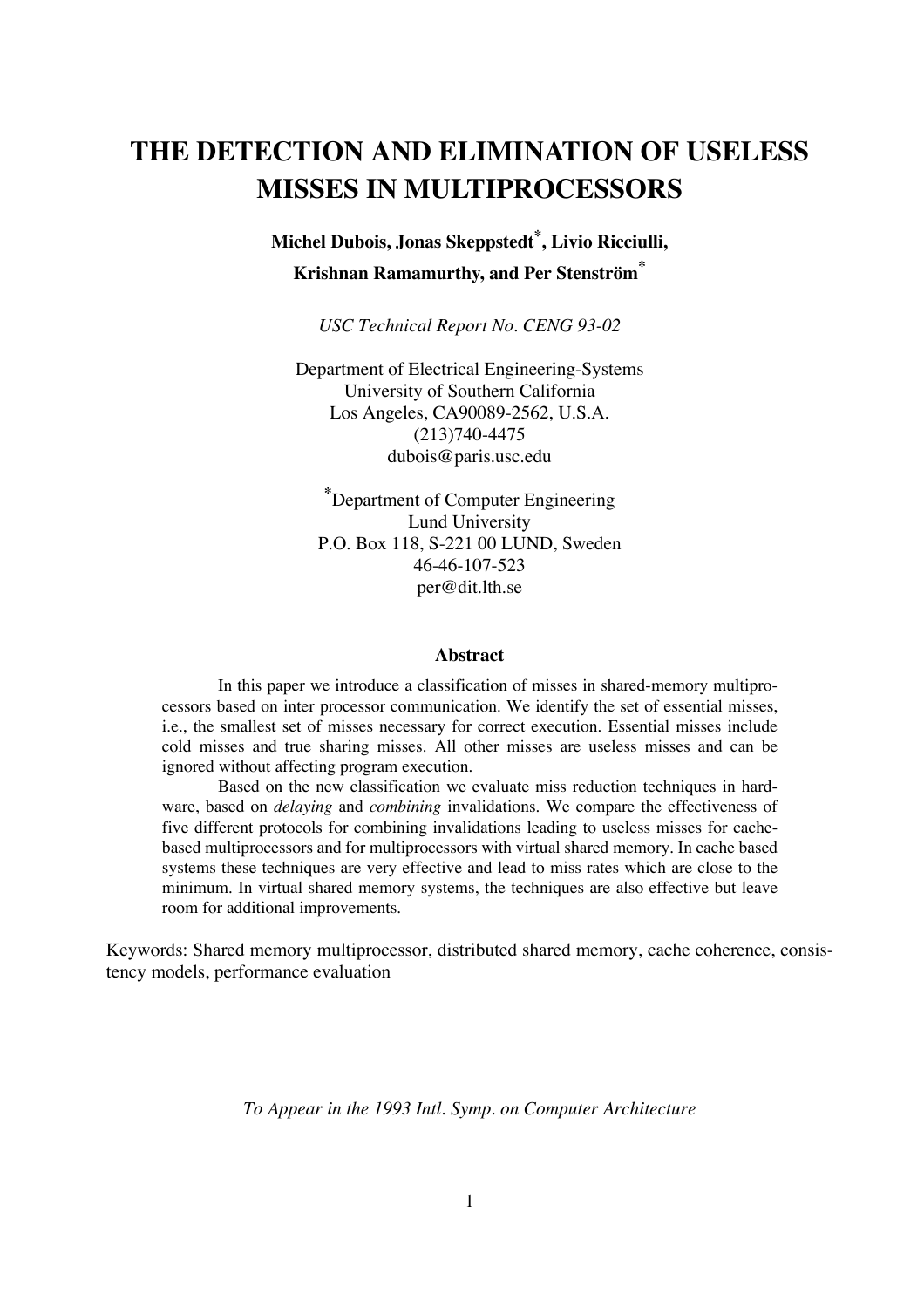# **THE DETECTION AND ELIMINATION OF USELESS MISSES IN MULTIPROCESSORS**

#### **Abstract**

Future shared memory multiprocessors will include features to hide the increasing performance gap between memories and processors. Usually, stores can be overlapped with the local execution of the processor. This overlap may increase the miss rate, as we will show in this paper, but it also offers new opportunities to eliminate useless misses and therefore to reduce the miss penalty as well. Attempts have been made in the past to detect useless misses and to eliminate them by hardware or compiler approaches.

In this paper we introduce a classification of misses in shared-memory multiprocessors based on inter processor communication. We identify the set of essential misses, i.e., the smallest set of misses necessary for correct execution. Essential misses include cold misses and true sharing misses. All other misses are useless misses or false sharing misses, and can be ignored without affecting program execution. Previous classifications did not detect useless misses correctly and tended to overestimate their number.

Based on the new classification we evaluate miss reduction techniques in hardware, based on *delaying* and *combining* invalidations. We compare the effectiveness of five different protocols for combining invalidations leading to useless misses for cachebased multiprocessors and for multiprocessors with virtual shared memory. In cache based systems these techniques are very effective and lead to miss rates which are close to the minimum. In virtual shared memory systems, the techniques are also effective but still leave room for improvements.

# **1. INTRODUCTION**

The design of efficient memory hierarchies for shared-memory multiprocessors is an important problem in computer architecture today. With current interconnection and memory technologies, the shared-memory access time is usually too large to maintain good processor efficiency. As the number and the speed of processors increase, it becomes critical to keep instructions and data close to each processor. These considerations have led to two types of systems: systems with private caches [7,21] and systems with virtual shared memory [1,3,17], in which multiple copies of the same data may exist and coherence must be maintained among them. There are some implementation differences between the two types of systems. The transfer of data between caches and memories is done in blocks under hardware control and the block size is typically less than 256 bytes; in a system with virtual shared memory data transfers are managed in software and involve pages of size typically larger than 512 bytes. In this paper we consider block sizes between 4 and 4096 bytes and therefore we address both kinds of systems. Block sizes between 4 bytes and 256 bytes are referred to as the *caching range*, while block sizes between 512 bytes and 4096 bytes are referred to as the *paging range*.

Write invalidate protocols are the most widely used protocols to enforce consistency among the copies of a particular block or page. In such protocols, multiple processors may have a copy of a block or page provided no one modifies it, i.e. the copy is *shared*. When a processor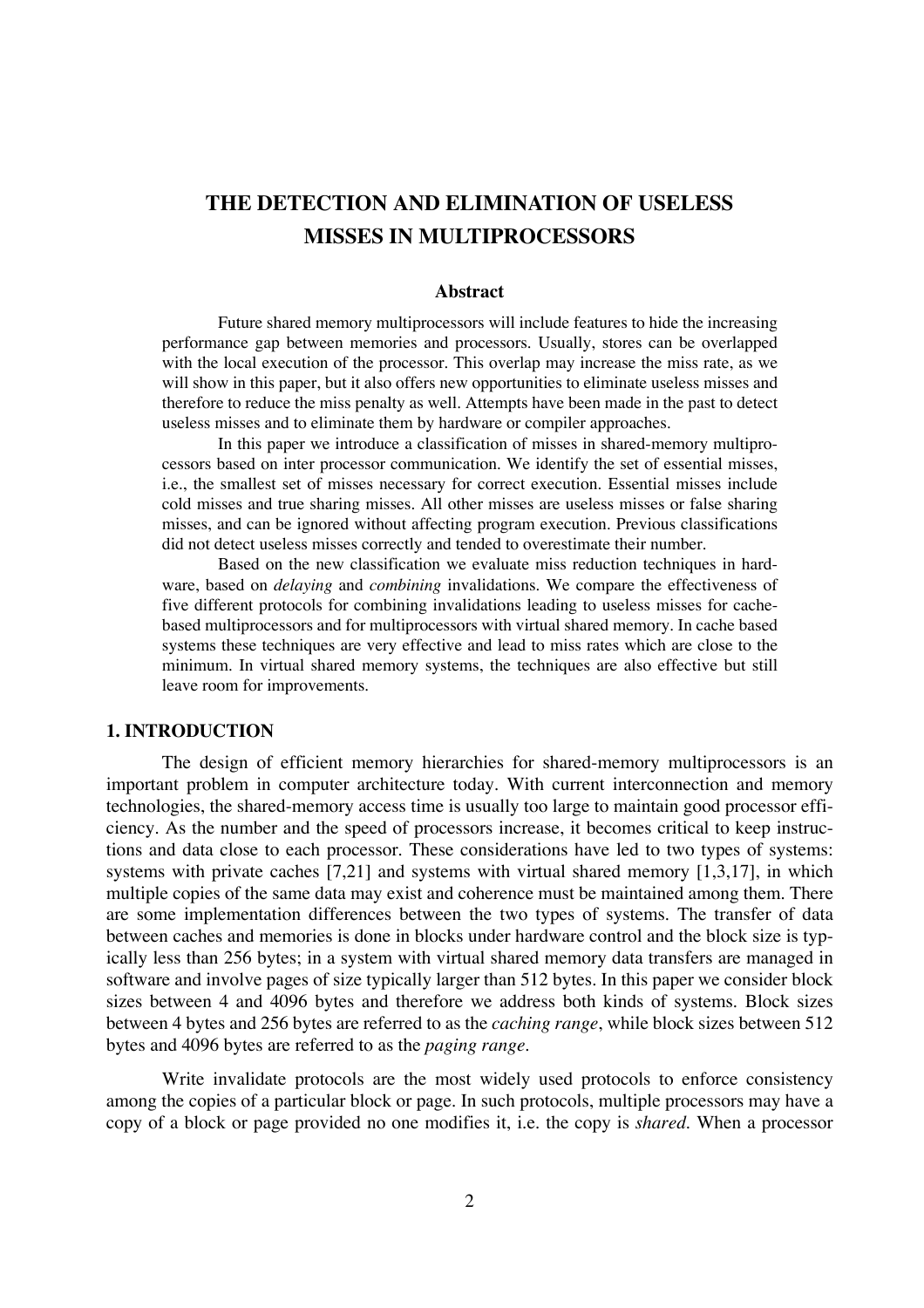needs to write into a copy, it must first acquire *ownership*, i.e., it must have the sole copy among all caches. Acquiring ownership implies that copies in remote caches must be invalidated. Therefore, there are two types of memory requests in a system with a write-invalidate protocol: invalidations of remote copies and misses. While an invalidation or miss request is pending in a processor, the processor must often be blocked. The processor blocking time during a memory request is called the *penalty* of the request*.* Penalties reduce the processors' efficiency and this effect becomes worse as more powerful processors are designed and as more processors are supported. If we ever want to build truly scalable shared memory multiprocessors, we need to reduce memory penalties to a minimum. Current research on memory consistency models is key to hiding the large access latencies of shared-memory.

Whereas invalidation penalties can be easily eliminated through more aggressive consistency models [11,18], load miss latencies are much harder to hide. In general, misses can be classified in cold, replacement, and coherence misses. A cold miss occurs at the first reference to a given block by a given processor. Subsequent misses to the block by the processor are either caused by invalidations (coherence misses) or by replacements (replacement misses). Very large (i.e., virtually infinite) caches can eliminate replacement misses. Cold misses can be dealt with by prefetching and preloading and by using larger block sizes. Effective prefetching requires significant compiler support, and its feasibility has only been demonstrated so far for scientific programs. Coherence misses are difficult to hide by prefetching. Bigger block sizes may increase the number of coherence misses, because of *false sharing* [12,22]. Loosely speaking false sharing is the sharing of block without actual sharing of data. False sharing misses are the consequence of having different processors accessing different words in the same block, as opposed to true sharing misses, which are caused by the sharing of data items. False sharing misses are useless misses in the sense that they do not bring new values in cache.

Current classifications of multiprocessor misses fail to identify the set of useless misses. Our first contribution is to revise the current classifications of misses in order to obtain more accurate numbers for the different components of the miss rate. This new classification, introduced in Section 2, shows that true sharing miss rates are underestimated and that false sharing miss rates are overestimated with current counting techniques [12,22]. In the process we will define the set of essential misses which is the set of misses required for a correct execution. This new classification is important in general because we cannot evaluate and compare competitive approaches to reducing miss rates unless we have good measures of miss rate components. For example, in compiler-based approaches to miss reduction it is important to understand how much improvement in the miss rate was due to the reduction of false sharing and how much was due to better locality. Moreover, by identifying the minimum possible miss rate for a given execution, we can understand how close we are to the minimum miss rate and whether further improvements are possible.

Aggressive techniques to tolerate memory latency tend to change the timings of invalidations. For example, in the DASH machine [18], stores are issued by the processor immediately in a store buffer and are executed later on in the cache and in the system. Therefore invalidations are delayed both in the local processor and later on when they are propagated in the system. This paper focuses on the effects of the timing of invalidations on the miss rate of a program's execution. We only consider pure write invalidate protocols with a single block size. We compare the effectiveness of techniques that have been proposed to reduce the miss rate on shared data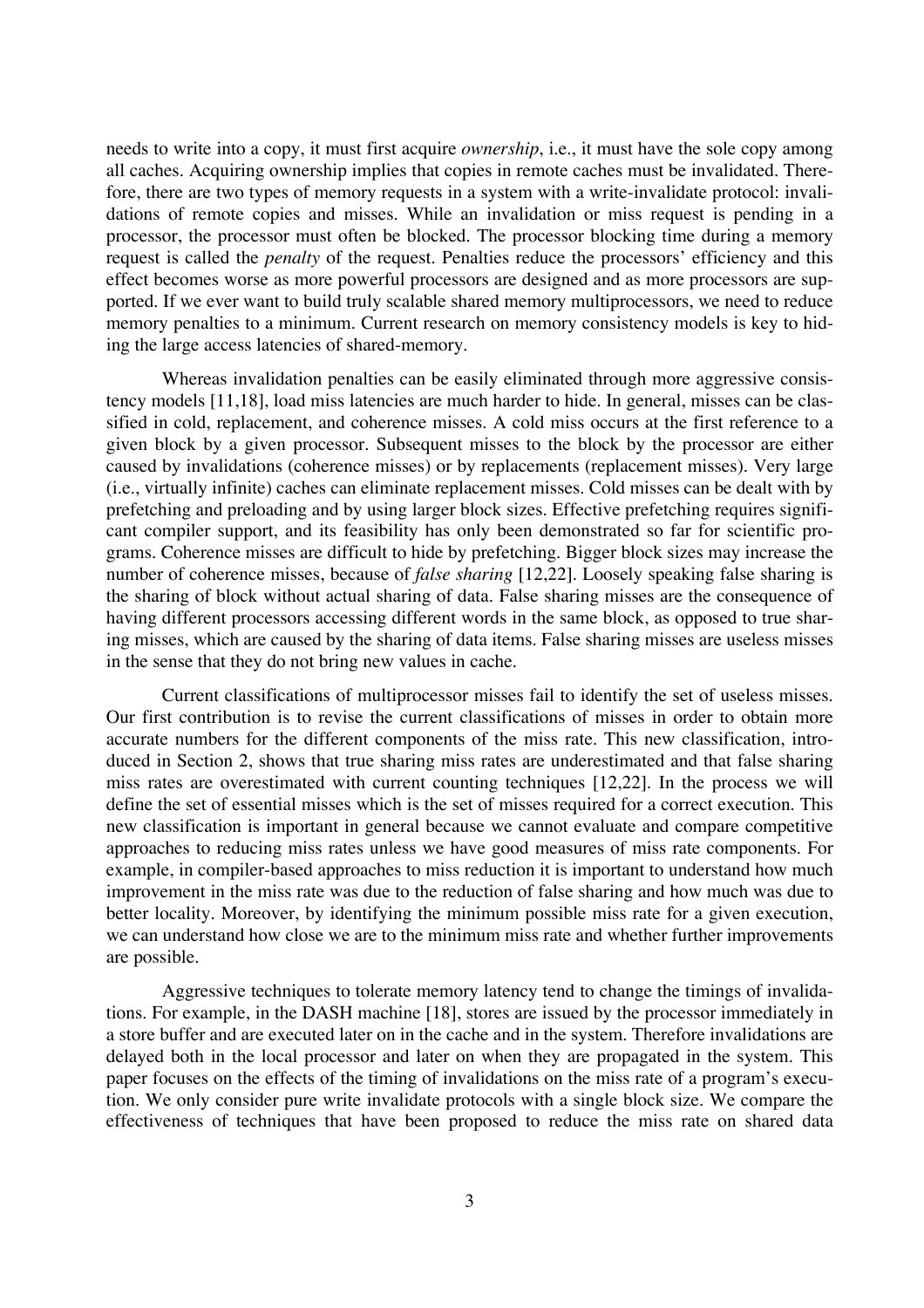accesses in both the caching and paging ranges. The general approach is to delay invalidations and to eliminate invalidations leading to useless misses. We show an optimum invalidation schedule, which yields the minimum possible miss rate (i.e., the *essential* miss rate). This minimum is reached by sending all invalidations to all processors with a copy immediately, and then delaying and combining all invalidations received by a processor until a stale value is accessed. In practice, it is difficult to reach that minimum but we compare the effectiveness of attempts to do so. We also present results for a worst case propagation of invalidations consistent with release consistency and which, in some cases, causes a large number of misses.

Section 2 is followed by the description of various protocols to eliminate useless misses and of the worst-case schedule of invalidations, in Section 3. In Section 4, we present and justify the experimental methodology. Finally, in Sections 5, 6 and 7 we present and analyze our simulation results and we then conclude.

#### **2. CLASSIFICATION OF MISSES IN MULTIPROCESSORS**

Mark Hill proposed a classification of misses in uniprocessor caches [16]. Misses are categorized into compulsory, capacity and conflict misses. Such a classification is useful because it helps explain the effects of a design decision on the miss rate. The same type of classification is sorely needed for multiprocessor caches. In a multiprocessor, misses can be classified as cold, replacement and coherence misses. It is useful to refine this classification to include false and true sharing misses. Unfortunately, there is no agreement in the current literature about what a false sharing miss should be. No fundamental definition of a false sharing miss has been given; current proposals to detect and count cold and coherence misses, by Eggers and Jeremiassen [12] and by Torrellas, Lam and Hennessy  $[22]$ <sup>1</sup> yield different outcomes.

Another drawback of current proposals is that true sharing misses are not directly related to the notion of data communication among processes in a parallel computation. Intuitively, true sharing misses should be the minimum set of misses communicating new values from other processors; they are essential in the sense that the processor would read a stale value and the execution would not be correct if they were not executed. Similarly, the set of false sharing misses should be the maximum set of misses such that the program would still execute correctly if they were ignored (i.e. if the invalidation leading to them had not been executed in the cache) In the following, we show that it is possible to detect these true and false sharing misses and then we compare the miss counts obtained with the new detection technique with the miss counts obtained with current techniques. We limit the discussion to infinite cache sizes.

#### **2.1 Torrellas's Scheme**

A cold sharing miss in a trace for a block size of B words is detected on a miss if the accessed *word* is referenced for the first time by a given processor. Therefore the same block can have up to B cold misses in each processor during the simulation. A true sharing miss is detected on a miss such that the referenced word is not accessed for the first time and such that it is also a miss in a system with a block size of one. In practice two simulations are run: the first one is a simulation of the target system, which can be a trace-driven or execution driven simulation, with a block size of B words; the second one is driven by the trace of references derived from the first

<sup>1.</sup> In the following we will refer to these two proposed classifications as Eggers's and Torrellas's.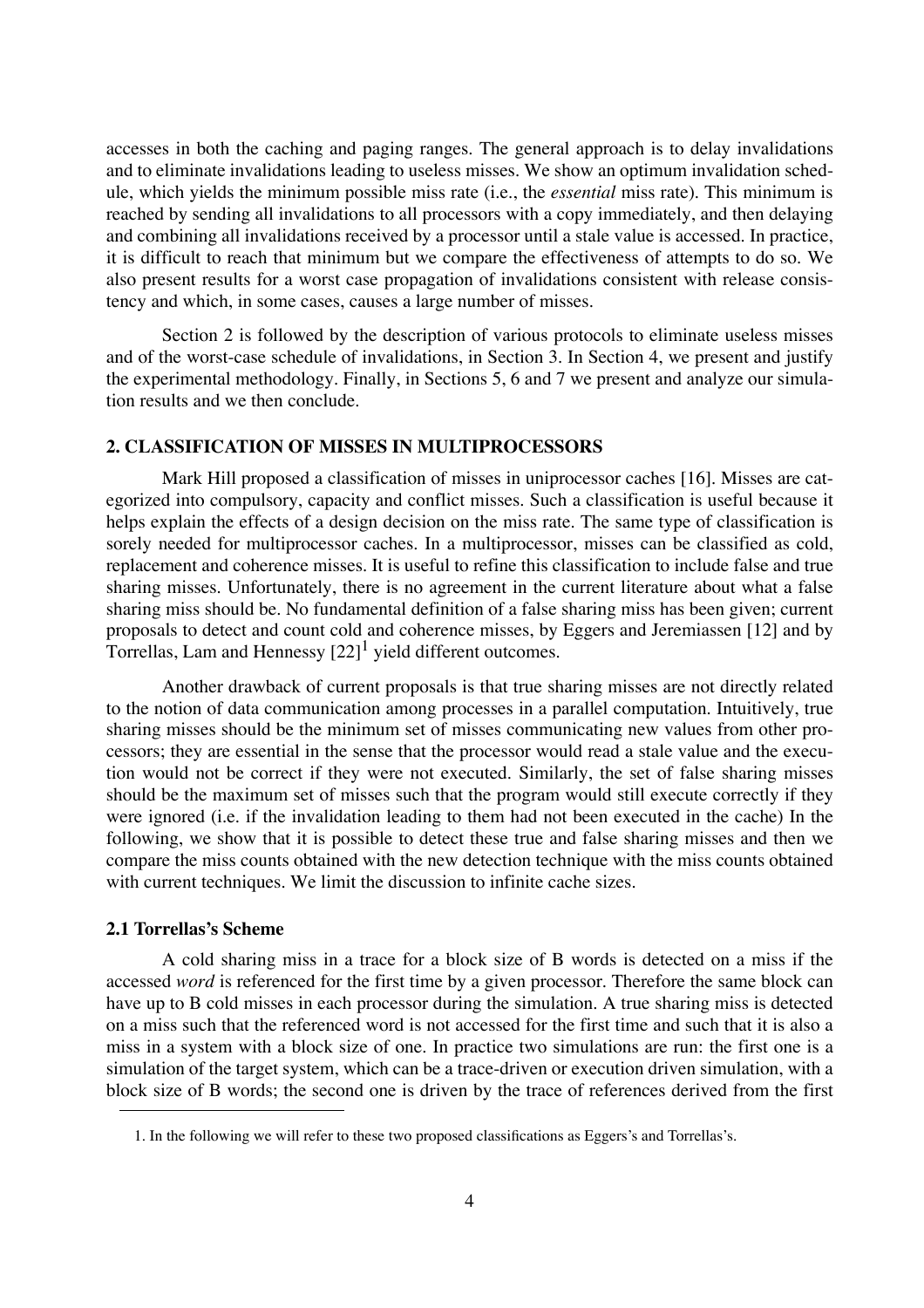simulation to detect misses in a system with a block size of one word. Any miss in the first simulation is classified as a cold miss, a true sharing miss or a false sharing miss if it is a cold miss, a warm miss or a hit in the second simulation. The intuition behind this classification is that a miss in a system with a block size of one word is always a cold miss or a true sharing miss and is essential because without the value, the processor cannot finish its task correctly.

There are several drawbacks to this approach to classifying misses. First of all, the way cold misses are detected is not conventional nor consistent with approaches adopted in other papers. Usually a cold miss is counted on the first access to a given block by a given processor. As a result, the classification is not applicable to algorithms in which there are large numbers of cold misses. It is only targeted to iterative algorithms in which each word is accessed more than once. Unfortunately, this removes some useful parallel algorithms from consideration. One example is the non-shuffling FFT (see Section 4) which has only cold misses for a block size of one word. Another one is matrix multiply. Consider the multiplication of two *NxN* matrices *A* and *B* storing the result into a matrix *C*, shown in Fig. 1.

#### **Fig. 1 Program for Matrix Multiplication**

```
For i=1,N
  For j=1,N{temp=0;
        For k=1,N
           temp=temp+A[i,k]*B[k,j];
       C[i,j]=temp;
```
The only writable data in this program are the elements of the resultant matrix *C*. Assume for the sake of argument that the matrices are stored row-wise in the shared-memory, that two processors compute each half the columns of *C*, i.e. a submatrix *NxN/2* of *C*, and that the block size is equal to *N* data elements. False sharing misses are likely to result as each processor modifies *C* in turns. However, since all misses on *C* are cold misses in the system with a block size of one word, the misses are all classified as cold misses.

The major drawback of the classification however is that it depends on which word of the block is accessed first on a miss. Consider the following sequence in Fig. 2, where Load i and Store i correspond to a load and store in word i of the same block and different lines correspond to successive references in the trace (we will comment on columns *Eggers* and *Correct* later.)

| Fig.2. Sequence showing the fundamental shortcoming of current classifications |
|--------------------------------------------------------------------------------|
| <b>CM: Cold Miss; FSM: False Sharing Miss; TSM: True Sharing Miss</b>          |
| Words 1 and 2 are in the same block.                                           |

| Ref.       | P <sub>1</sub>    | P <sub>2</sub> | Torrellas  | Eqqers     | Correct    |
|------------|-------------------|----------------|------------|------------|------------|
| TO:        |                   | Load 1         | CМ         | <b>CM</b>  | <b>CM</b>  |
| $T1$ :     | Load <sub>2</sub> |                | <b>CM</b>  | <b>CM</b>  | CM         |
| T2:        | Load 1            |                |            |            |            |
| <b>T3:</b> |                   | Store 1        |            |            |            |
| $T4$ :     | Load 2            |                | <b>FSM</b> | <b>FSM</b> | <b>TSM</b> |
| <b>T5:</b> | Load 1            |                |            |            |            |

The miss at reference T4 brings a new value defined at T3 and read at T5 in the cache of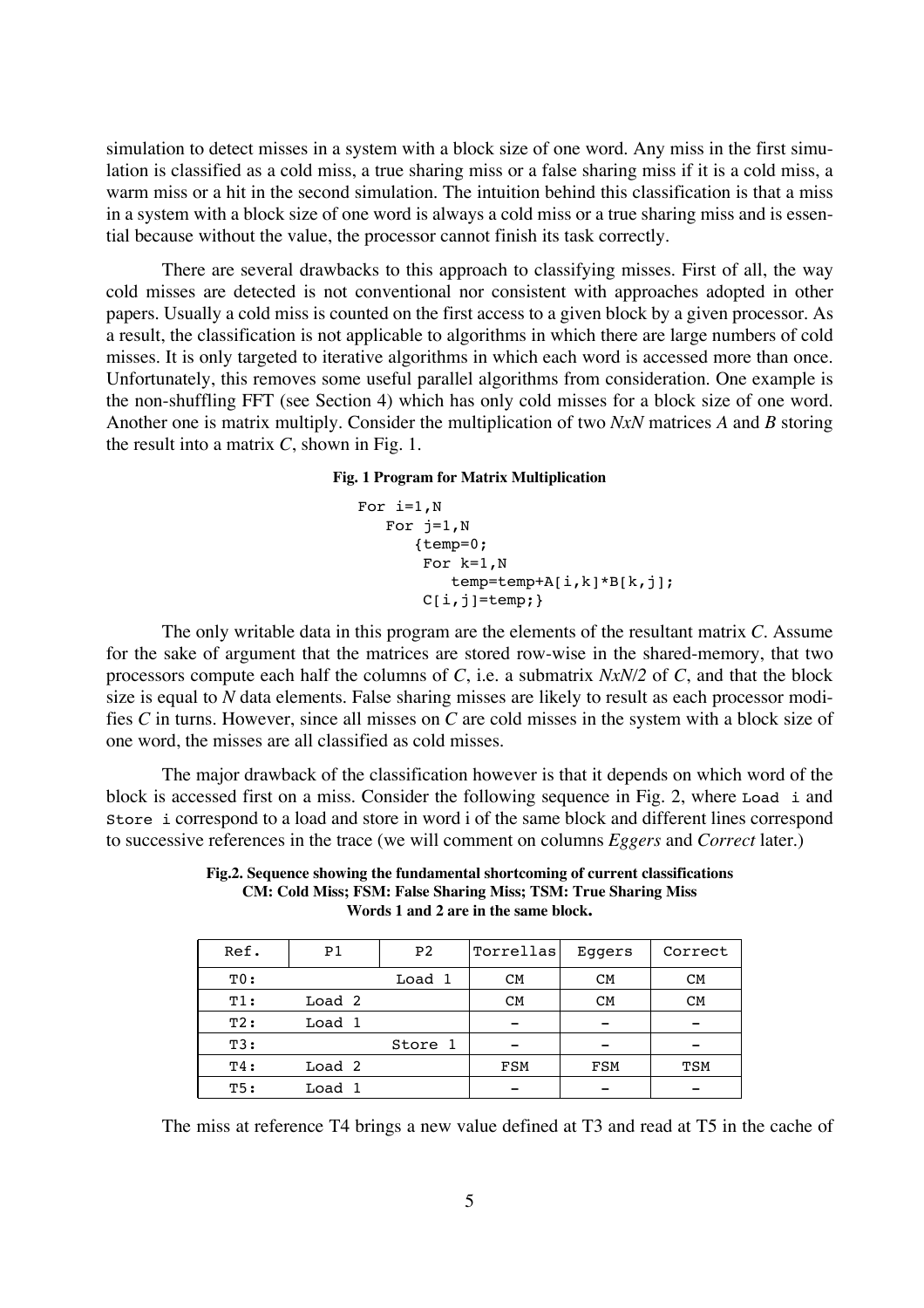processor P1, and yet it is classified as a false sharing miss. If we did not execute the miss at T4 (or equivalently ignored the invalidation at T3) and kept the old block in the cache instead P1 would read a stale value at T5. Initial word values and values communicated between two processors by a sequence of invalidation/read miss in the system with a block size of one are inputs to the computation of a processor. Torrellas classifies a reference as a false sharing miss if the *reference causing the miss* is not an input to the computation. In their paper Torrellas et al. introduce the notion of *prefetching effects*; however they do not attempt to quantify these effects.

#### **2.2 Eggers' Scheme**

Cold misses happen at the first reference to a given block by a given processor and all following misses to the same block by the same processor are classified as invalidation misses. Invalidation misses are then classified as true sharing misses if the word accessed on the miss has been modified since (and including) the reference causing the invalidation. All other invalidation misses are classified as false sharing misses.

If we ignore the discrepancy between the definitions of cold misses, Eggers's scheme counts more false sharing misses and less true sharing misses than Torrellas's because any true sharing miss in Eggers's classification must also be a true sharing miss in Torrellas's. It is not difficult to find sequences such that more true sharing misses are counted in Torrellas's method. The sequence in Fig. 3 shows such an occurrence as well as the discrepancy in the classification of cold misses. The correct classification shows the shortcomings of both classification schemes.

| Ref.             | P <sub>1</sub>    | P <sub>2</sub> | Torrellas | Eqqers     | Correct |
|------------------|-------------------|----------------|-----------|------------|---------|
| TO:              | Load <sub>2</sub> |                | <b>CM</b> | <b>CM</b>  | CM      |
| $T1$ :           |                   | Load 1         | <b>CM</b> | <b>CM</b>  | CM      |
| $T2$ :           |                   | Store 2        |           |            |         |
| $T3$ :           | Load 1            |                | <b>CM</b> | <b>FSM</b> | FSM     |
| $T4$ :           |                   | Store 1        |           |            |         |
| T5:              | Load 2            |                | TSM       | FSM        | TSM     |
| T <sub>6</sub> : | Load 1            |                |           |            |         |

**Fig. 3. Sequence showing the differences between Eggers's and Torrellas's classifications CM: Cold Miss; FSM: False Sharing Miss; TSM: True Sharing Misses Words 1 and 2 are in the same block.**

#### **2.3 Correct Classification**

The two existing schemes for classifying invalidation misses count a true sharing miss only when the reference causing the miss accesses a new value communicated to the process. These values can be defined by a store from another processor at any time in the past for Torrellas's scheme while Eggers scheme considers only values defined since the invalidation causing the miss.

However, values can also be communicated after the occurrence of the miss. In Fig. 2, the value modified by P2 at T3 is read by P1 at T5. Both current classification schemes incorrectly classify the miss in P1 at T4 as a false sharing miss. Therefore, both schemes tend to overestimate false sharing and underestimate true sharing. It is important to classify misses correctly so that the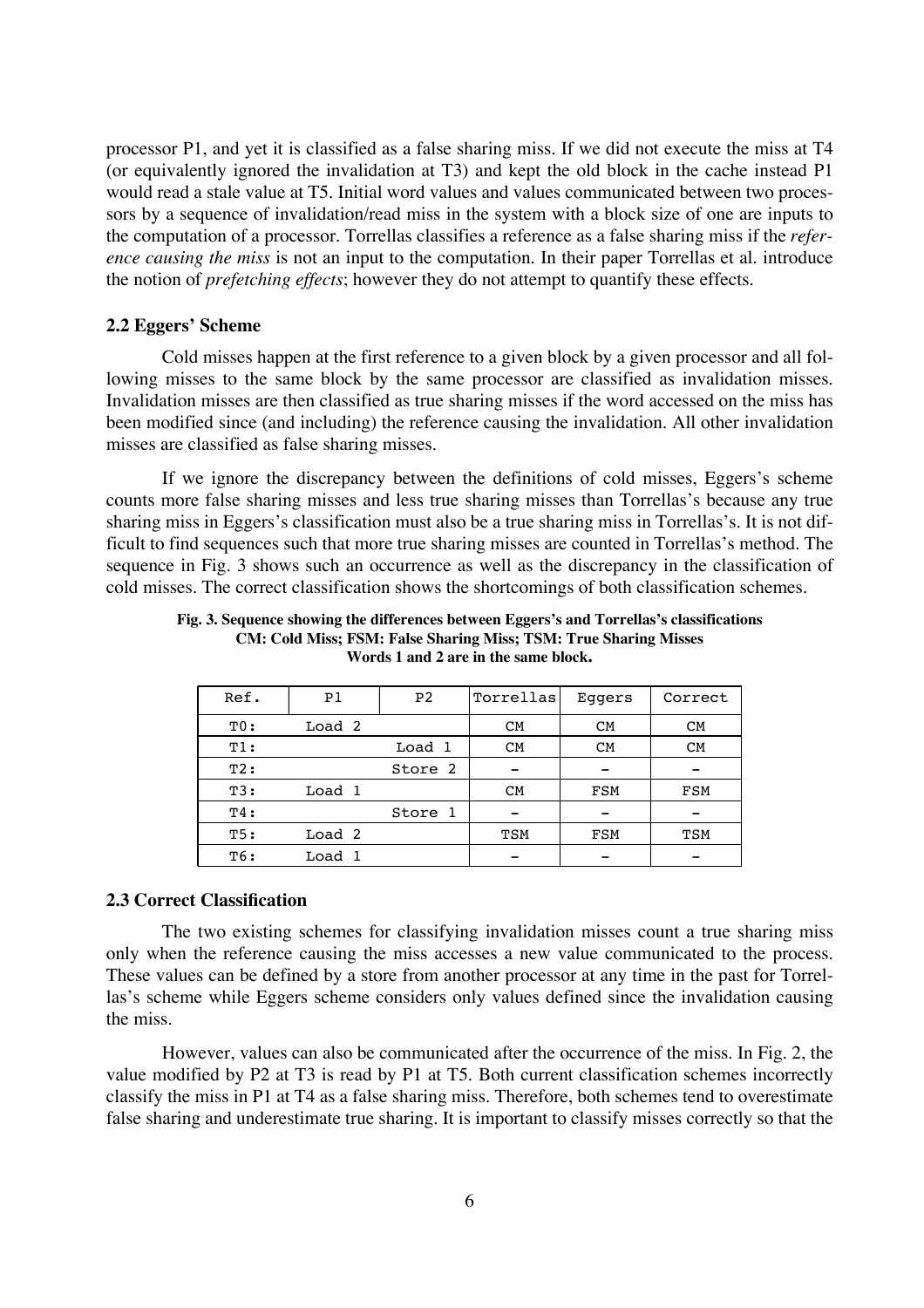proper remedy can be applied to remove them. Clearly, it is impossible to eliminate misses that communicate inputs to each individual process.

To explain the miss classification algorithm we first need some definitions. Consider a given block. The *lifetime* of a block in the cache following a miss is the time between the miss bringing the block into the cache and the invalidation removing it from the cache. When a processor modifies a word in the block it *sends* a new value to all other processors. These processors may *receive* the value when they access it for the first time. Besides values received from other processors the processor also needs to receive the initial value of the data in the block. Cold misses and true sharing misses form the set of *essential* misses. Values are *communicated* to a processor when they are loaded into the cache on an essential miss. These definitions lead to the following classification of misses in a system with infinite caches.

**Essential miss**: A miss is an essential miss if, during the lifetime of the block in the cache, a processor reads for the first time a value defined since the previous essential miss. The first miss to the block by one processor is also an essential miss.

**Cold miss**: The first miss to a block by a processor.

**Pure True Sharing miss (PTS)**: An essential miss that is not cold.

**Pure False Sharing miss (PFS)**: A non-essential miss.

The first miss in a processor for a given block is a cold miss. This miss communicates all the initial values plus all the values modified by other processors since the start of the simulation. Any store by other processors into the block following this cold miss sends new values. The processor may never receive any of these values. The first true sharing miss occurs when the processor receives one of these values during the lifetime of the block in the cache; at this time all values defined since the initial cold miss are also communicated to the processor. Note that between the initial cold miss and the first true sharing miss there may have been several false sharing misses; during the lifetime of the block following these false sharing misses no value was received which was sent after the initial cold miss. Therefore these intervening false sharing misses are useless in the sense that the execution from the cache would still be correct if the block had not been loaded and the processor had kept accessing the value loaded on the cold miss instead. True sharing misses can be detected one after the other by detecting first accesses to values that were modified since the previous essential miss.

In some cases it may be useful to refine the definition of cold misses, as follows.

**Cold and True Sharing miss (CTS)**: Cold miss which communicates a value defined since the start of the simulation and received during the lifetime of the block in the cache.

**Cold and False Sharing miss (CFS)**: Cold miss which communicates a value defined since the start of the simulation but not received during the lifetime of the block in the cache.

**Pure Cold miss (PC)**: Cold miss which only communicates initial values (i.e., it is not preceded in the trace by any modification by other processors.)

PC misses can be eliminated by preloading blocks in the cache. CFS misses can be eliminated by preloading blocks in the cache if we also have a technique to detect and eliminate false sharing misses. CTS misses cannot be eliminated.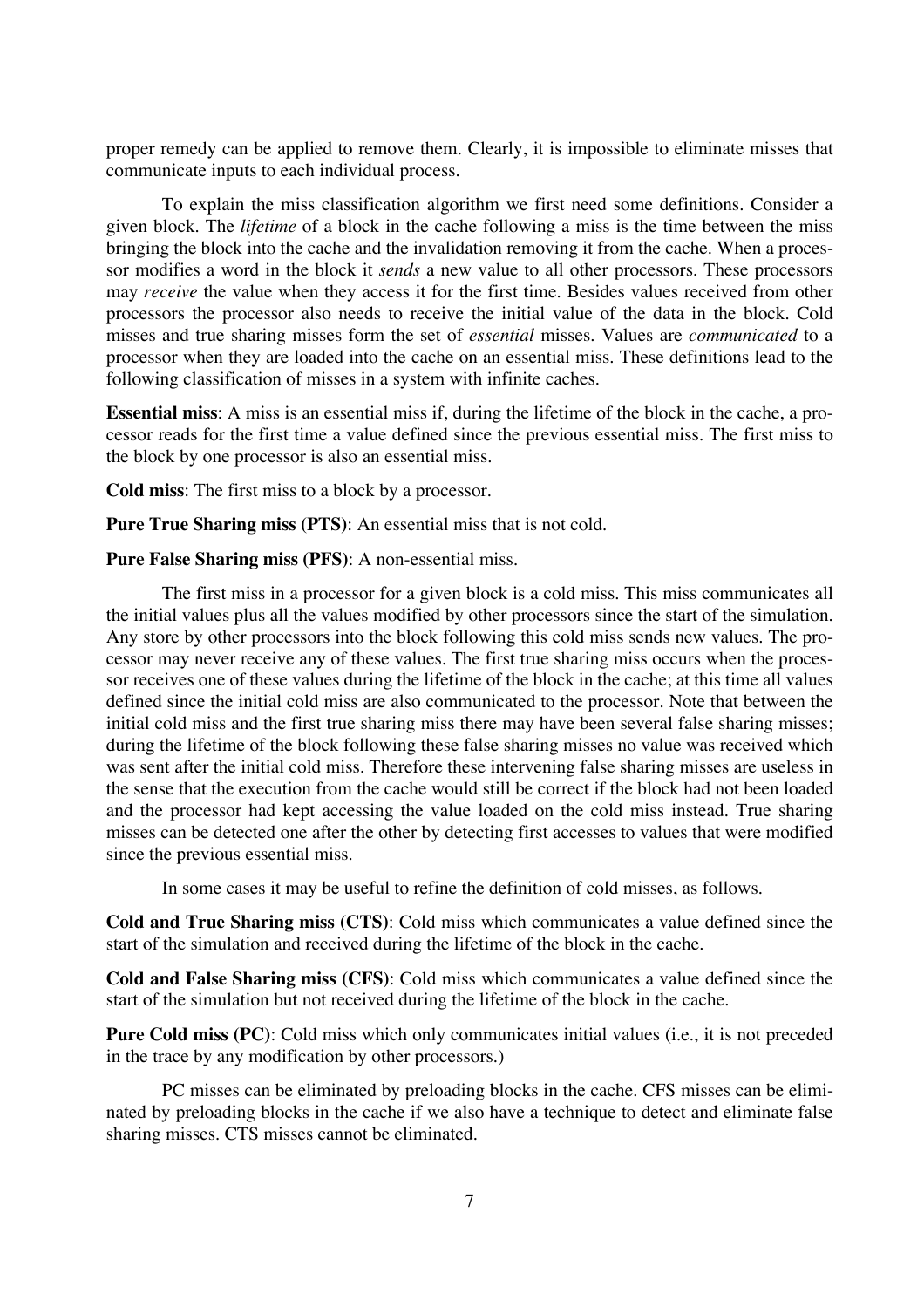In a system with finite caches PTS and PFS misses can become replacement misses. Also new misses are introduced because of replacements. Since we do not use finite caches in this study, we will not pursue this classification further.

#### **Fig.4 High-level specification of the classification algorithm into PTS, CTS, PC, CFS, and PFS misses P is the number of processors**

```
For each word: C-flag vector: P binary flags, initially reset
For each block:EM-flag vector: P binary flags
               FR-flag vector: P binary flags, initially reset
Actions taken on each read:
  Upon a read miss:
    The EM-flag is reset
  Always:
    If the C-flag of the accessed word is set,
      the EM-flag for the block is set, and
      all C-flags for the words in the block and processor are reset
Actions taken on each write:
  All actions performed on a read, followed by:
  If the copy is shared do:
    For each valid block copy (in cache i): ** classification**
      If all C-flags of the block for processor i are reset and
        if the FR-flag and the EM-flag are reset then PC++
      If any C-flag for processor i is set and
        if the EM-flag is reset and the FR-flag is reset then CFS++
      If the EM-flag is set and the FR-flag is reset then CTS++
      If the FR-flag and the EM-flags are set then PTS++
      If the FR-flag is set and the EM-flag is reset then PFS++
      Set the FR-flag of processor i
  Always:
    The C-flags for the word and for all processors are set
    The C-flag for the writing processor is reset
Actions taken at the end of the simulation:
  Scan all block frames and classify the misses of all valid
    blocks according to the **classification**
```
#### **2.4 Classification Algorithm**

One communication flag (C-flag) is associated with each word in memory and each processor. When a C-flag is set, the latest value of the word has not been communicated to the processor. Whenever a processor modifies a word it sets all other processors' C-flags for the word. An essential miss flag (EM-flag) per cache blockframe detects that a word with the C-flag set has been read during the lifetime of the block in the cache. The EM-flag is set and the C-flags of a block are reset in a processor at the time the new value is received by the processor. The classification is done based on the value of the EM-flag at the time when a block is invalidated; moreover, at the end of the simulation, the caches are scanned and the classification is done on all the remaining valid block.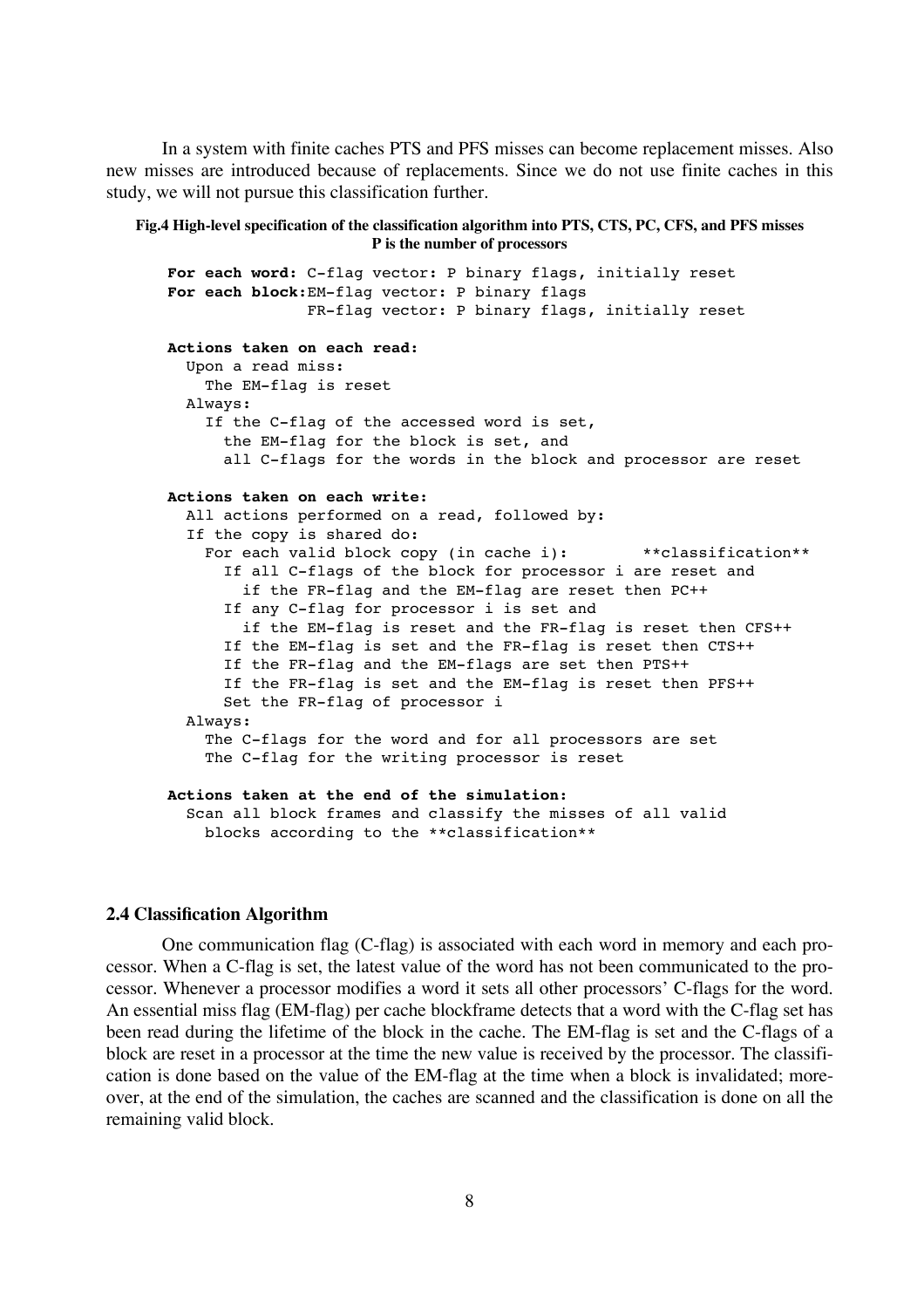The algorithm also uses a first reference flag (FR-flag) per block and per processor to detect and classify cold misses. A high level description of the classification algorithm is shown in Fig. 4. PTS, CTS, PC, CFS and PFS are counters counting misses in the different miss classes.

#### **2.4 Effect of Block Size on Essential Miss Counts**

Essential misses form the set of necessary and sufficient misses for a correct execution. One interesting observation is that the number of essential misses observed in a trace cannot increase when the block size increases. Cache block sizes increase in power of two. If a referenced word is in a block of size  $B_1$  and in a block of size  $B_2$  such that  $B_1$  is smaller than  $B_2$ , then  $B_1$  is included in  $B_2$ . The *i*th essential miss for a system with block size  $B_1$  must happen before the *i*th essential miss for a system with block size  $B_2$ , because each miss with a block size  $B_2$  brings more values into the cache and the number of communicated values after any number of references cannot be less in the system with block size  $B_2$ .

Similarly the number of cold misses cannot increase with the block size because more values are brought in on every miss in a system with a larger block size.

| Ref.       | P1      | P <sub>2</sub> | $(B=1word)$ | Classification Classification<br>$(B=2words)$ |
|------------|---------|----------------|-------------|-----------------------------------------------|
| $T0$ :     | Store 0 |                | PC.         | <b>PC</b>                                     |
| $T1$ :     |         | Load 0         | CTS         | CTS                                           |
| T2:        | Store 1 |                | PC.         |                                               |
| <b>T3:</b> |         | Load 1         | CTS         | PTS                                           |

**Fig. 5. Sequence showing that the number of PTS misses can increase with the block size Words 0 and 1 are in the same block of size 2.**

The number of pure true sharing misses decreases also with the block size in general, but this is by no means certain. In Fig. 5, when the block size goes from one word to two words, the number of essential misses decreases, the number of cold misses decreases, and the number of pure true sharing misses increases. Some CTS misses may become PTS misses when the block size increases. However, the total number of CTS and PTS misses cannot grow when the block size increases, for the same reason as for the essential misses, i.e. more values are communicated at each miss when the block size increases.

#### **2.5 Detection and Elimination of Useless Misses through Hardware**

It should be clear that it is impossible to eliminate essential misses in a pure write invalidate protocol. On the other hand, designing a hardware protocol which detects and eliminates useless misses as defined in this paper is not difficult. In this Section we wish to introduce a simple protocol which totally eliminates useless misses. We do not claim that this protocol is efficient or should be implemented. We simply want to show that the new classification of misses leads to clearer understanding of how to eliminate them. We also want to show a general approach for designs tolerating some false sharing in order to reduce the overhead of detection.

We need to avoid executing in the cache any invalidation leading to a false sharing miss. This means that we should not invalidate the block until the processor attempts to read a stale value. This can be done if the protocol is write though. Instead of invalidating the block every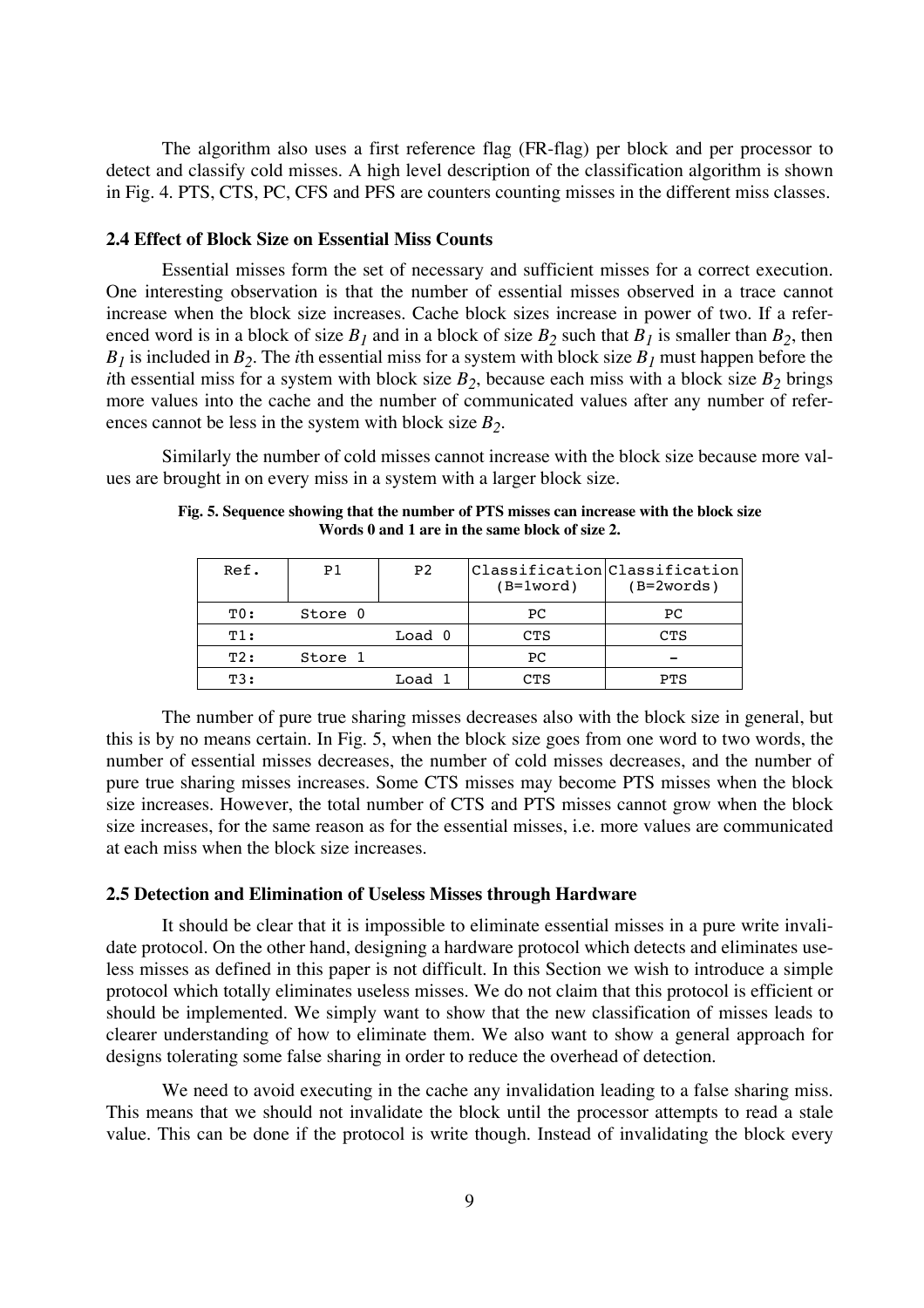time an external write hits in the cache, we buffer the address of the modified word in an invalidation buffer and invalidate the block when a local access is made to a word whose address is present in the buffer. The miss immediately follows the invalidation with an access to the stale word and therefore is a PTS miss (actually it is a true sharing miss in any of the three classifications.) The invalidation buffer could also be implemented with a dirty bit associated with each word in each block of the cache. Note that this implementation "mimics" the essential miss detection algorithm that we have proposed in Section 2.3 and its miss rate is the essential miss rate of the trace.

| Ref.   | P <sub>1</sub> | P <sub>2</sub> | Classification |
|--------|----------------|----------------|----------------|
| $T0$ : | Store 0        |                | PC             |
| $T1$ : |                | Load 0         | <b>CTS</b>     |
| T2:    | Store 1        |                |                |
| T3:    |                | Load 1         | <b>PTS</b>     |
|        |                |                |                |
| Ref.   | P <sub>1</sub> | P <sub>2</sub> | Classification |
| TO:    | Store 0        |                | PC             |
| $T1$ : | Store 1        |                |                |
| T2:    |                | Load 0         | CTS            |
| T3:    |                | Load           |                |

| Fig. 6. Sequences showing that the number of essential misses depends on the interleaving of the trace |  |
|--------------------------------------------------------------------------------------------------------|--|
| Words 0 and 1 are in the same block.                                                                   |  |

#### **2.6 Invalidation Delaying and Combining**

There are many ways to improve the efficiency of the write-through protocol of the previous section but we are only interested in the idea behind the approach: invalidations are *delayed* and *combined* in the invalidation buffer until an invalidation leading to an essential miss is detected. Invalidation combining can be done at both ends. Consecutive stores to the same block can be delayed and combined in the sending processor so that a single set of invalidations is sent for all the combined stores. Delaying the sending of a store per se does not help. It can increase the false sharing miss rate when the store is delayed across an essential miss in the receiving processor (without the delay, it would have ben combined with that essential miss, but after the delay it may create a new miss.) Actually, it may even increase the essential miss rate as we show in Fig. 6. Delaying stores at the sending end can only help if the delays lead to combining of invalidations. Delaying at the receiving end is never harmful to the miss rate, because optimum combining of invalidations from any processor can take place, by simply ignoring the invalidations until one of them causes an essential miss.

The essential miss rate--even in its more fundamental form introduced in this paper-- is not an intrinsic property of an application, as previously believed [22]: it is only a property of a particular execution (or a particular interleaved trace) and is timing dependent, as is shown by the sequences in Fig. 6. The two sequences are equivalent executions but the second one yields less essential misses, in any existing classification. That sequence also shows that delaying stores may in some cases increase the essential miss rate.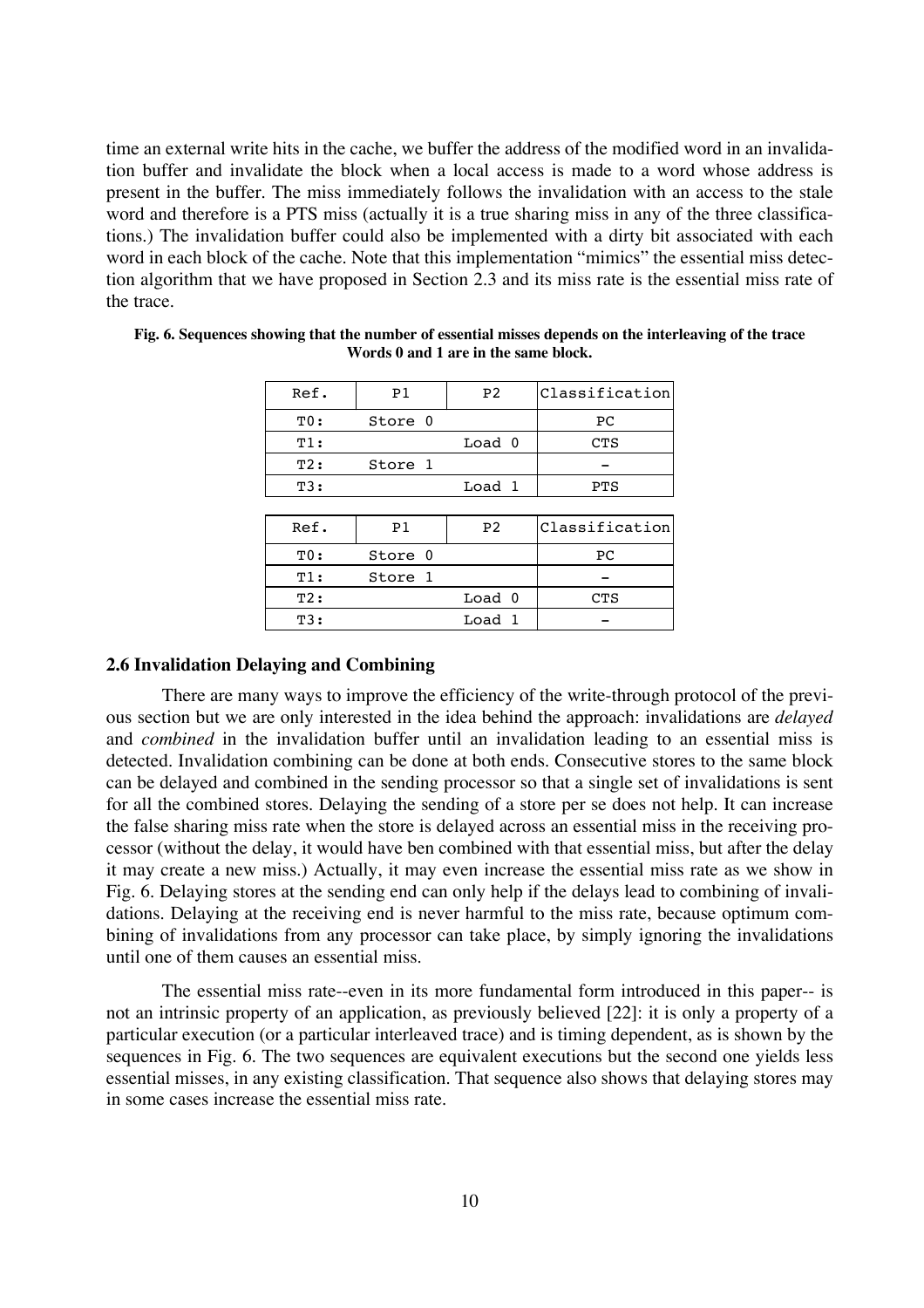#### **2.7 Comparison Between the Classification Schemes**

We have run a few traces to see whether there was a significant difference between the different classifications for real data. Table 1 shows some results for some of the benchmarks runs with the larger data set sizes (see Section 4), namely JACOBI64, WATER288, LU200 and MP3D10000 both in the caching and in the paging ranges. As can be seen from Table 1, current measures of false and true sharing are totally unreliable. Eggers's scheme tends to exaggerate the amount of false sharing and to underestimate true sharing, because the classification of a miss is done at the reference that misses and ignores the possibility of communicating new values in subsequent references. In some cases the measures are off by one order of magnitude.

| <b>BENCHMARKS</b>      | <b>JACOBI</b> | <b>JACOBI</b> | <b>WATER</b> | <b>WATER</b> | LU      | LU      | MP3D    | MP3D    |
|------------------------|---------------|---------------|--------------|--------------|---------|---------|---------|---------|
| <b>BLOCK SIZES</b>     | 32            | 1024          | 32           | 1024         | 32      | 1024    | 32      | 1024    |
| <b>PTS-CORRECT</b>     | 21,352        | 7,048         | 394,256      | 93,384       | 5,769   | 7,941   | 188,120 | 82,125  |
| <b>PTS-EGGERS</b>      | 19,709        | 980           | 393,810      | 68,145       | 2,845   | 2,558   | 178,206 | 67,447  |
| (error in $\epsilon$ ) | $-7.7$        | $-86.1$       | $-0.1$       | $-27.0$      | $-50.7$ | $-67.8$ | $-5.3$  | $-17.9$ |
| PTS-TORRELLAS          | 19,743        | 1,044         | 393,788      | 73,085       | 597     | 183     | 177,272 | 112,562 |
| (error in §)           | $-7.5$        | $-85.2$       | $-0.1$       | $-27.1$      | $-89.6$ | $-97.7$ | $-5.8$  | $+37.1$ |
| COLD-CORRECT           | 5,216         | 396           | 24,034       | 1,837        | 110,955 | 5,545   | 46,242  | 4,058   |
| COLD-TORRELLAS         | 5,257         | 4,206         | 24,122       | 2,756        | 113,812 | 9,827   | 52,264  | 26,011  |
| PFS-CORRECT            | 22,987        | 154,991       | 5,712        | 91,297       | 11,839  | 79,882  | 31,206  | 266,245 |
| <b>PFS-EGGERS</b>      | 24,630        | 161,059       | 6,158        | 116,536      | 14,763  | 85,265  | 41,120  | 280,923 |
| (error in $\epsilon$ ) | $+7.1$        | $+3.9$        | $+7.8$       | $+27.6$      | $+24.7$ | $+6.7$  | $+31.8$ | $+5.5$  |
| PFS-TORRELLAS          | 24,555        | 157,185       | 6,092        | 110,677      | 14,154  | 83,358  | 36,032  | 213,855 |
| (error in §)           | $+6.8$        | $+1.4$        | $+6.6$       | $+21.2$      | $+19.5$ | $+4.3$  | $+15.5$ | $-19.7$ |

**Table 1: Comparison between the three classification schemes**

Errors in the detection technique used by Torrellas are less consistent. Torrellas's scheme tends to underestimate true sharing for the same reason as Eggers's does. However, this effect can be compensated by the fact that a new value can be loaded in cache on several true sharing misses and still cause a true sharing miss itself. The sequence in Fig.7 illustrates this point. Since the true sharing misses are the minimum number of misses needed to communicate new values to each process, the correct classification considers that the new values of words 1 and 2 defined at times T2 and T3 by P2 are communicated to P1 at T4. In Torrellas's scheme however, the value of word 1 is still considered communicated to P1 at time T6, causing an additional PTS miss. Another problem with Torrellas's classification is the effect of classifying a large number of PTS and PFS misses as PC misses. Overall the cumulative effects of these three discrepancies are impossible to predict. The numbers in Table 1 indicate that in general the net effect tends to be an overestimation of the number of false sharing misses.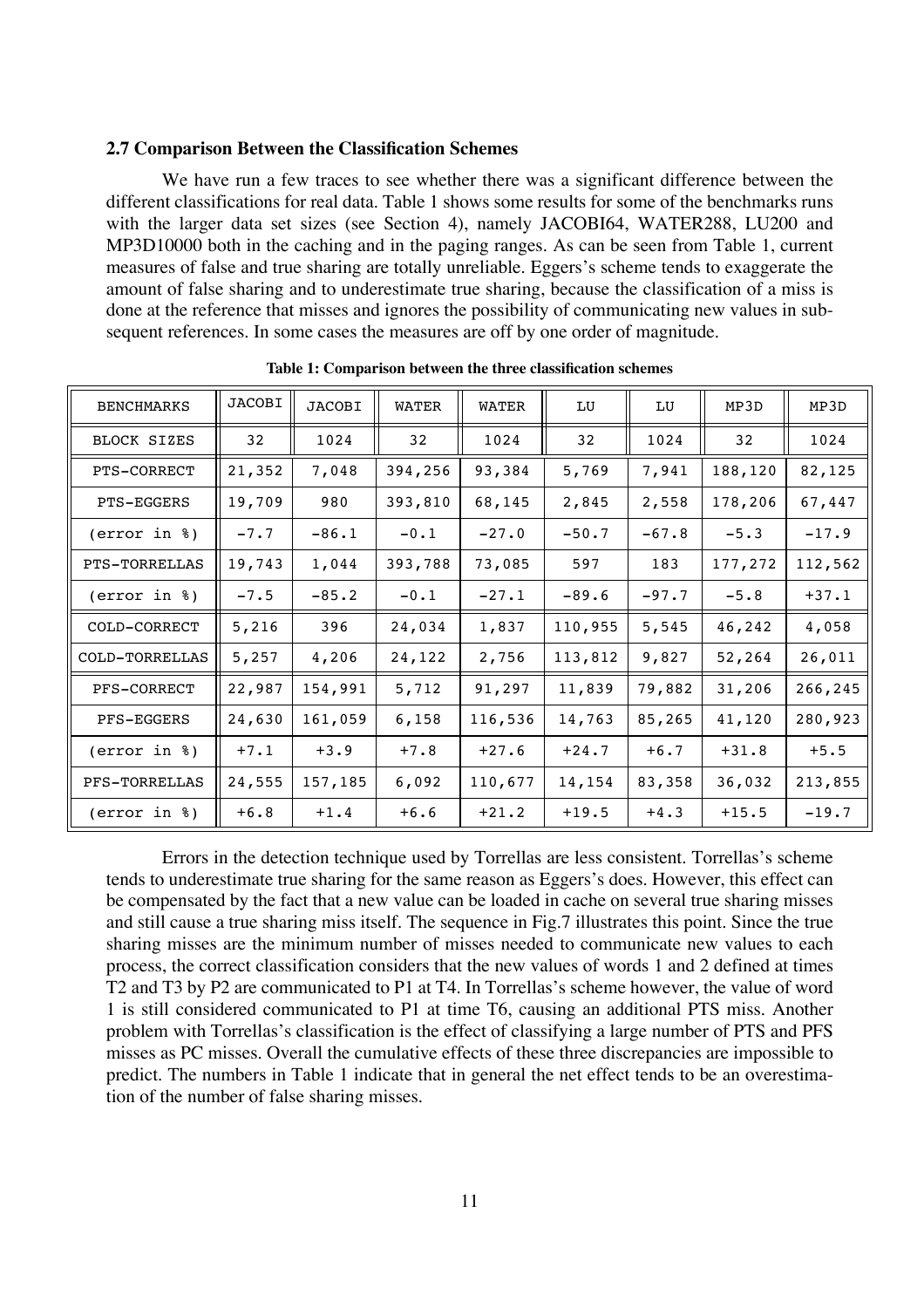| Ref.   | P <sub>1</sub>    | P <sub>2</sub> | Torrellas   | Eqqers     | Correct     |
|--------|-------------------|----------------|-------------|------------|-------------|
| TO:    | Load 1            |                | $_{\rm PC}$ | PC         | $_{\rm PC}$ |
| $T1$ : | Load 2            |                |             |            |             |
| T2:    |                   | Store 1        | PC          | PC         | PC          |
| $T3$ : |                   | Store 2        |             |            |             |
| T4:    | Load <sub>2</sub> |                | <b>PTS</b>  | <b>PTS</b> | <b>PTS</b>  |
| T5:    |                   | Store 3        |             |            |             |
| T6:    | Load 1            |                | PTS         | PFS        | PFS         |

**Fig. 7. Sequence showing overestimation of PTS misses in Torrellas's scheme Words 1, 2, and 3 are in the same block.**

#### **3. SCHEDULING OF INVALIDATIONS**

Previous studies have shown that delaying invalidations reduces the miss rate and the traffic for shared blocks [10,17]. The protocol of Section 2.5 demonstrates that the essential miss rate is reachable if the protocol uses write-through caches and invalidations are combined in an invalidation buffer until the processor accesses a word of the block with an invalidation pending in the buffer. Unfortunately, write-through caches generate an unacceptable amount of write traffic. To improve the protocol we need to add ownership and make it write back. Ownership has its costs in terms of miss rate. At any one time there can be only one writer for the block and the writer must have the latest copy of all the words of the block so that it can provide the valid block copy when a miss occurs in a different processor. Loads are not affected, but a store miss must be executed every time a store accesses a non-owned block with a pending invalidation for ANY one of its words. These additional misses are the performance cost of enforcing ownership.

Another performance cost is the detection of stale words. The protocol in Section 2.5 required one dirty bit per word in every blockframe of each cache. This is acceptable for cachebased systems with small block sizes but it may not be acceptable for page-sized blocks in virtual shared memory systems. Another approach to detecting potential stale words relies on synchronizations. The sending of invalidations can be delayed and combined until the next *release* and received invalidations can be delayed and combined until the next successful *acquire*. In this case, there may be additional performance costs. First of all, the effect of delaying the sending of stores is mostly unpredictable unless it leads to the combining of several invalidations. In this case, the delaying and combining of stores lessen the performance cost of enforcing ownership. Another problem is that the acquire causing the invalidation may not be close enough to the reference triggering the essential miss in the write-through protocol; in fact, the acquire could be totally unrelated to that word. The resulting additional false sharing misses are the performance cost of relying on synchronization to prevent the reading of stale words.

We have simulated various schedules of invalidations, in order to understand their effects on the miss rate. We also adopt the terminology introduced in [10]. Similar protocols have been published under different names in [1,3,17]. They are: MIN, OTF, RD, SD, SRD, WBWI, and MAX.

#### **MIN: Write-through with Word Invalidation**

This is the ideal write-through protocol of Section 2.5. It has no false sharing and yields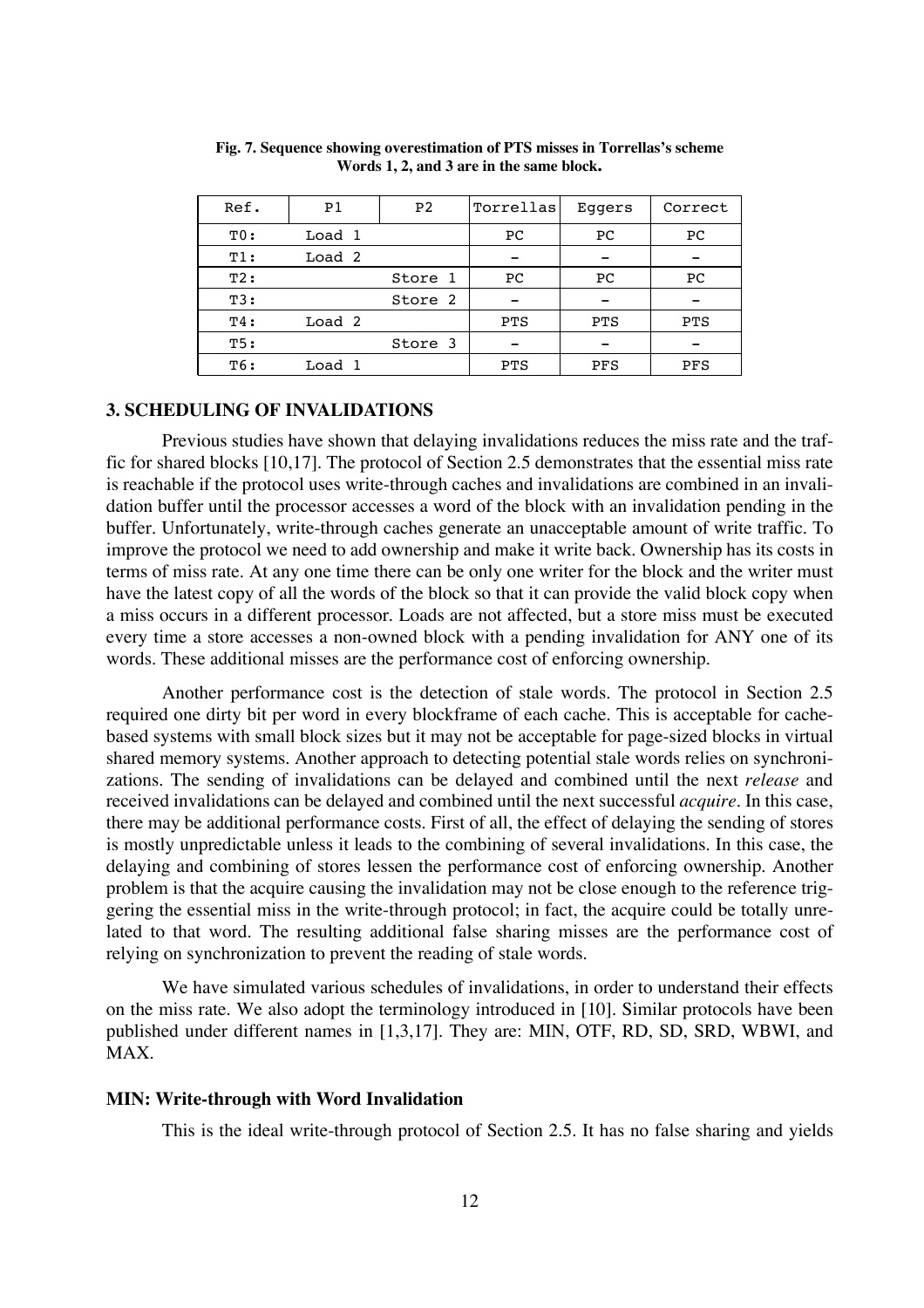the essential miss rate of the trace.

#### **OTF: On-The-Fly Protocol**

Each reference is scheduled one by one in the simulation. The miss rate of the OTF protocol is the miss rate usually derived when using trace-driven simulations.

#### **RD: Receive Delayed Protocol**

Processors execute their store without delay. Whenever a processor executes a store to a word of the block, it must be an owner and must have the latest copy of all words of the block. Invalidations are propagated without delay and stored in an invalidation buffer when they are received. When a processor executes an *acquire* all blocks for which there is a pending received invalidation are invalidated. There are two reasons why the hit rate of a received delayed protocol is not as high as the hit rate of MIN: invalidation time is based on the time at which an acquire is executed and ownership must be enforced. To avoid these two problems we can try to delay the sending of the invalidation.

## **SD: Send Delayed Protocol**

Each processor has a buffer for sending invalidations. This buffer can be a write cache similar to the one described in [6]. A write cache is similar to a write buffer but contains entire blocks with 1 dirty bit per word to signal modified words. If the processor is the owner at the time of the store, the store is completed without delay. Otherwise, the store is done in the write cache. Stores for the same block combine in the write cache, possibly reducing the number of invalidations sent. On a replacement in the write cache, ownership is acquired for the replaced block. The latest time to remove a block from the write cache is at the execution of a *release*. When an invalidation is received, it is executed immediately in the cache. The effect of delaying stores on the miss rate is unpredictable, but it usually helps because of store combining. When we reach a store in the simulation of the SD protocol, we first check for ownership. If the cache owns the block the store is executed immediately; otherwise it is inserted in a store cache of infinite size. In essence, we apply the OTF protocol on a modified trace: the delayed stores are moved in FIFO order to a location in the trace directly preceding the next release by the processor.

#### **SRD: Send and Receive Delayed Protocol.**

Each processor has a buffer for received invalidations and one for sending invalidations. The buffer for sending invalidations can be a write cache. A store is buffered in the write cache if the processor is not an owner. At each *release*, the write cache must be flushed. Ownership is acquired for each block replaced in the write cache. The invalidations are inserted in a buffer for receiving invalidations associated with each processor. This buffer is flushed whenever an *acquire* is executed. There is combining of invalidations in both buffers. In essence, in the simulation, we apply an RD protocol on a modified trace in which stores on clean and stores misses are moved down in the trace to the next release by the processor.

#### **WBWI: Write-back with Word Invalidate Protocol.**

This is basically the MIN algorithm, but with ownership to reduce the write traffic. On a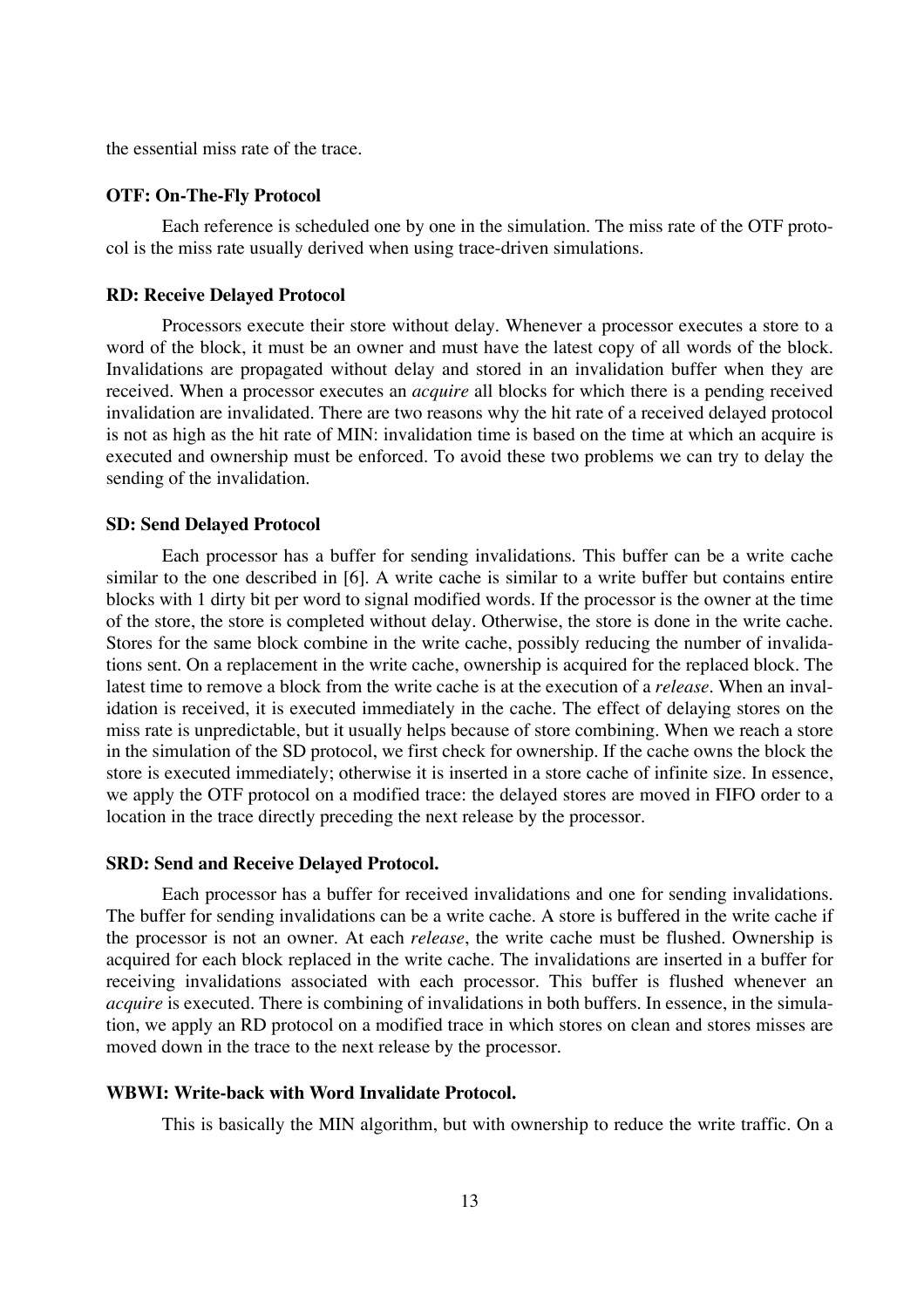miss, entire blocks are loaded in cache, but invalidations are done on word, with the help of an additional dirty bit per word. Stores are executed and their invalidations are propagated on-thefly, in the order of the trace the first time a word is modified in a cached block. A load miss is triggered when it accesses a dirty word. A store miss is triggered if the processor does not have ownership and if ANY word in the block is dirty (this is the cost of maintaining ownership.) WBWI is also similar to RD except that it relies on the dirty bit to schedule invalidations instead of relying on releases and acquires.

#### **MAX: Worst-case Invalidation Propagation**

MAX is not a protocol. Rather, it corresponds to a worst case scenario for scheduling invalidations, consistent with the release consistency model. The definition of release consistency that we adopt is the strict definition of the DASH: Stores of a given processor can be performed at any time between the time they are issued by the processor and the next release in that processor and they can be performed out of program order. Within these limits, we schedule the invalidations of each store so as to maximize the miss rate. Each processor has a store buffer for pending stores. A store is pending if its invalidations have not been scheduled. If a store misses in a cache, then it is executed immediately in the cache and its invalidations are scheduled. Otherwise, it is buffered in a store buffer. On a read hit we first check to see if there is a pending store in a different processor with the same address. In case there are several stores pending in different processors we pick a store that causes a miss in its processor cache, if there is one. At a release in a processor we propagate all the invalidations for all the pending stores in the processor.

In the next section, we describe and justify the experimental methodology used to compare the various schedules for invalidations.

# **4. SIMULATION METHODOLOGY AND BENCHMARKS**

Early on in this project we used execution-driven simulation. We quickly ran into problems because modifying the schedule of invalidations resulted in different executions of the benchmarks. Benchmarks would yield different traces due to different scheduling of threads or would even yield different results. The effects of different scheduling of invalidations were buried into the effects of altered executions in unpredictable ways. The effects due to altered executions are related to the particular timings of a simulated machine and are impossible to separate from the effects of invalidation scheduling. An interleaved memory access trace, on the other hand, gives us a fixed source of references in a fixed order to compare invalidation schedules independently of any other influence. Note that we never violate the dependencies in the trace when we apply different schedules of invalidations in our simulations. Therefore the trace never becomes absurd, as may happen in other studies [2]. We have collected traces from six benchmark programs and two different data set sizes. All benchmarks were run for 16 processors and infinite cache sizes.

The first three benchmarks are parallel applications developed at Stanford University (MP3D, Water, and LU) of which the first two are also contained in the SPLASH suite [20]. These applications are written in C using the Argonne National Laboratory macro package [4]. and compiled with the gcc compiler (version 2.0) using optimization level -O2. Traces from these benchmarks have been captured by the CacheMire Test Bench, a tracing and simulation tool for shared-memory multiprocessors [5].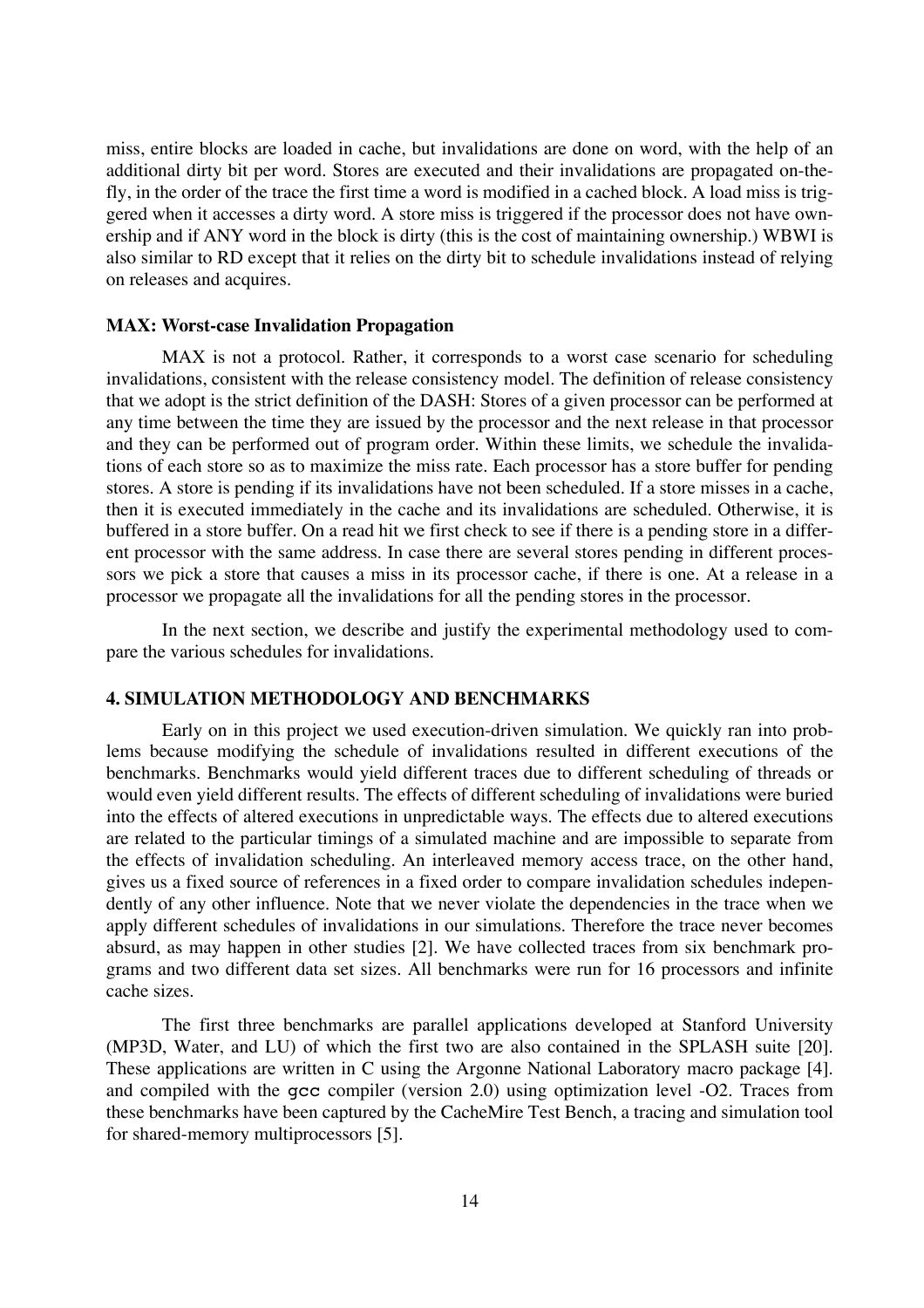**MP3D** is a 3-dimensional particle simulator used by aerospace researchers to study the pressure and temperature profiles created as an object flies at hypersonic speeds through the upper atmosphere. The overall computation consists of calculating the positions and velocities of particles during a number of time steps. The particles are represented by an array of particle objects, each of which is 36 bytes.They are statically allocated to processors in an interleaved fashion. In each iteration (a time step) each processor updates the positions and velocities of each of its particles. When a collision occurs, the processor updates the attributes of the other particle. We have run MP3D with 1,000 particles for 20 time step (referred to as MP3D1000) and with 10,000 for 10 time steps (referred to as MP3D10000). In both cases, we run MP3D with the locking option switched on.

**WATER** performs an N-body molecular dynamics simulation of the forces and potentials in a system of water molecules in the liquid state. The overall computation consists of calculating the interaction of the atoms within each molecule, and of the molecules with each other during a number of time steps. The molecules are represented by objects, each of which is 680 bytes, and are statically allocated to processors in a coarse-grained fashion. As in MP3D, each processor updates its objects in each iteration (time step). Interactions of its molecules with other molecules involve modifying the data structures of the other molecules. We have run WATER with 16 molecules for 10 time steps (WATER16) and with 288 molecules for four time steps (WATER288).

**LU** performs the LU-decomposition of a dense matrix. The overall computation consists of modifying each column based on the values in all columns to the left after these columns have been modified themselves. Columns are statically assigned to processors in a finely interleaved fashion. Each processor waits until a column has been produced and then uses it to modify all its columns. We have run LU with a 32x32 (LU32) and a 200x200 random matrix (LU200).

The next two traces were produced by the Prism Simulator [13], an execution-driven simulator. ModulaP [14] source code is compiled to produce intermediate C code which consists of a number of slices (or procedures) which represent the atomic actions performed in turn by the different threads. The intermediate C code produced by the ModulaP compiler is lexically processed to insert statements which output memory reference activity. This modified C code is linked to the Prism simulator kernel. We allow the simulator to run with as many processors as threads to avoid thread migration and simplify the analysis. The two benchmarks are NSFFT and QSORT.

**NSFFT** is a parallel implementation of the Discrete Fourier Transform on an array of 16 byte complex floating-point numbers [8]. The workload is partitioned by assigning an equal part of the array to each processor. Each processor reads values from other processors' partitions and then updates its partition with these new values. We have run NSFFT with 512 complex numbers.

**QSORT** is a parallel divide and conquer sorting algorithm [19]. It is synchronized through a dynamic job queue. Each process obtains exclusive access to a share of the array to sort, splits it into two sub array and dynamically posts unsorted portions to the job queue. The algorithm terminates when all processors have terminated their job and the job queue is empty. There are two serialization points in the algorithm where the job queue is updated. We have run QSORT on arrays of 5,000 randomly selected 32-bit integers.

Finally, **JACOBI** was written by us using the ANL macros [4] provided with the SPLASH benchmark suite. JACOBI is an iterative algorithm for solving partial differential equations [24]. Two 64x64 grid arrays of 8 bytes double precision floating point numbers are modified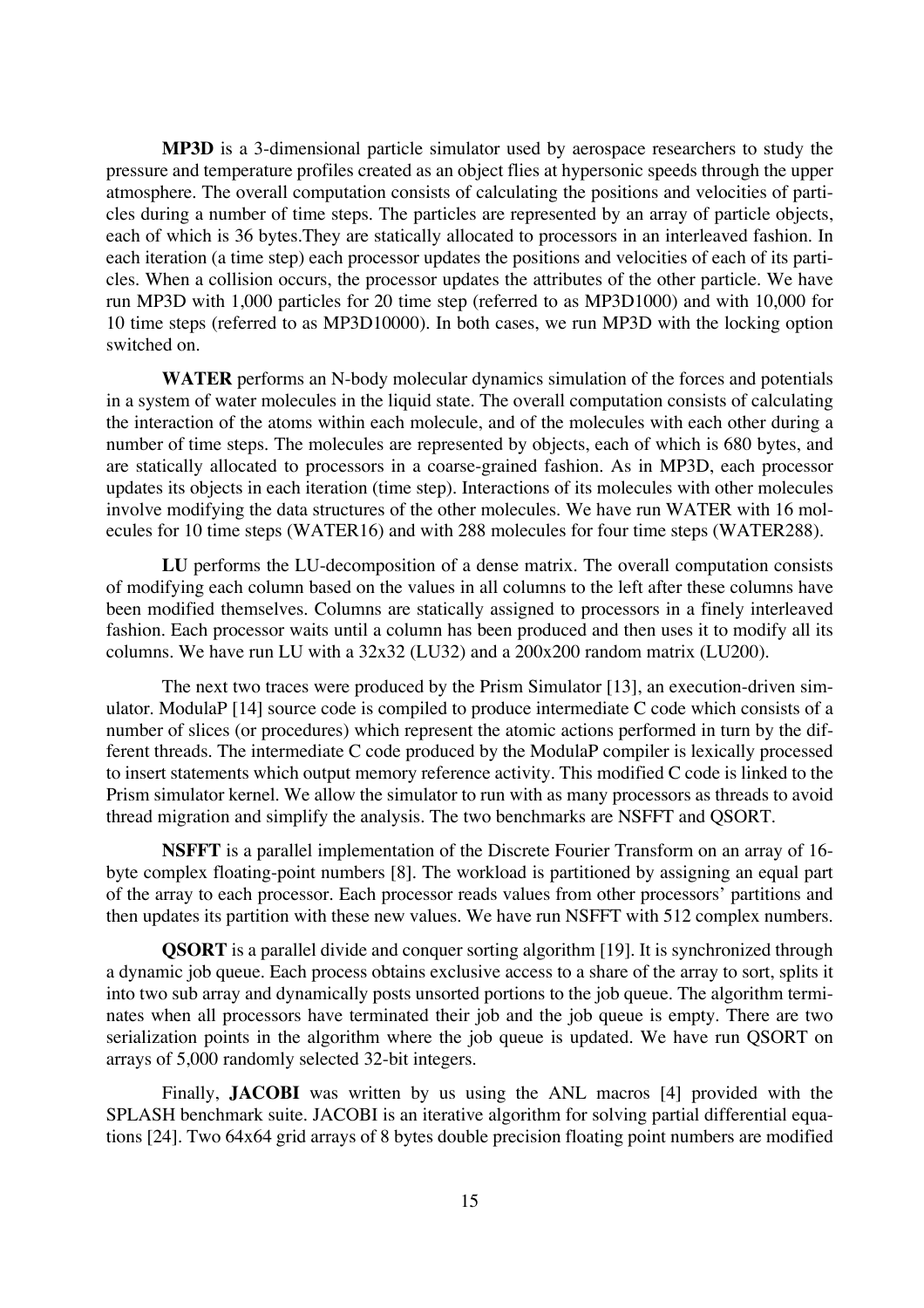in turn in each iteration. A component in one grid is updated by taking the average of the four neighbors of the same component in the other grid. Each of the 16 processors is assigned to the update of a square 16x16 subgrid. After each iteration, the processors synchronize through a barrier synchronization, a test for convergence is done and the two arrays are switched. Therefore, in each iteration, one array is read only and the other one is write only but across consecutive iterations all components are accessed read/write.

Since trace-driven simulations are time consuming, we cannot afford to study traces from executions on real machines with a large number of processors with appropriately large data set. We see no simple answer to this methodological problem. Our approach has been to scale down the problem size in such a way that our benchmarks exhibit an acceptable algorithmic speedup on the small machine configuration of 16 processors that we use. In Table 2 we show the speedup for the parallel section and the problem sizes we consider for our benchmarks. We will first show the results for the smaller problem sizes, then, in Section 7, we will show some limited experiments on the effects of increases in the problem sizes.

| <b>BENCHMARK</b>  | <b>SPEEDUP</b> | NUMBER OF<br>WRITES | <b>NUMBER OF</b><br><b>READS</b> | NUMBER OF<br>ACO/REL | DATA SET<br>SIZE(byte) |
|-------------------|----------------|---------------------|----------------------------------|----------------------|------------------------|
| MP3D1000          | 10.9           | 357,942             | 948,345                          | 90,411               | 36,000                 |
| MP3D10000         | 14.9           | 1,510,524           | 2,561,297                        | 411,373              | 360,000                |
| WATER16           | 12.3           | 83,008              | 973,675                          | 9,281                | 10,880                 |
| WATER288          | 14.9           | 5, 114, 030         | 71, 134, 138                     | 531,709              | 195,840                |
| L <sub>U</sub> 32 | 5.7            | 37,386              | 136,454                          | 4,043                | 8,192                  |
| LU200             | 14.9           | 5,663,984           | 11,764,532                       | 10,995               | 320,000                |
| OSORT5000         | 4.2            | 12,733              | 91,484                           | 6,933                | 20,000                 |
| NSFFT512          | 15             | 18,432              | 45,232                           | 128                  | 8,192                  |
| JACOBI64          | 15             | 280,883             | 2,407,565                        | 4,653                | 65,536                 |

**Table 2: Characteristics of the benchmarks**

### **5. MISS CLASSIFICATION FOR THE BENCHMARKS WITH SMALL DATA SETS**

The miss classifications for the six benchmarks with smaller data set sizes are displayed in Fig. 8. A general observation is that the essential miss rate goes down and the false sharing miss rate goes up as we move to larger block sizes as expected [12,22]. To understand the basic reasons, we analyzed how the data structures are accessed in our benchmark suite.

In LU32, columns go through two phases. In the first phase, they are exclusively accessed by a single processor and in the second phase, they are read-only by many. As a result, the column distribution causes cold (true) sharing misses which show up for small block sizes in Fig. 8. It is interesting to note that this component drops dramatically up until a block size of 256 bytes. The reason is that the largest columns occupy 256 bytes each. As the block size increases the cold true sharing misses turn into pure true sharing misses, an effect that was demonstrated in Fig. 5. As for false sharing, LU works on triangular matrices where columns are interleaved among processors.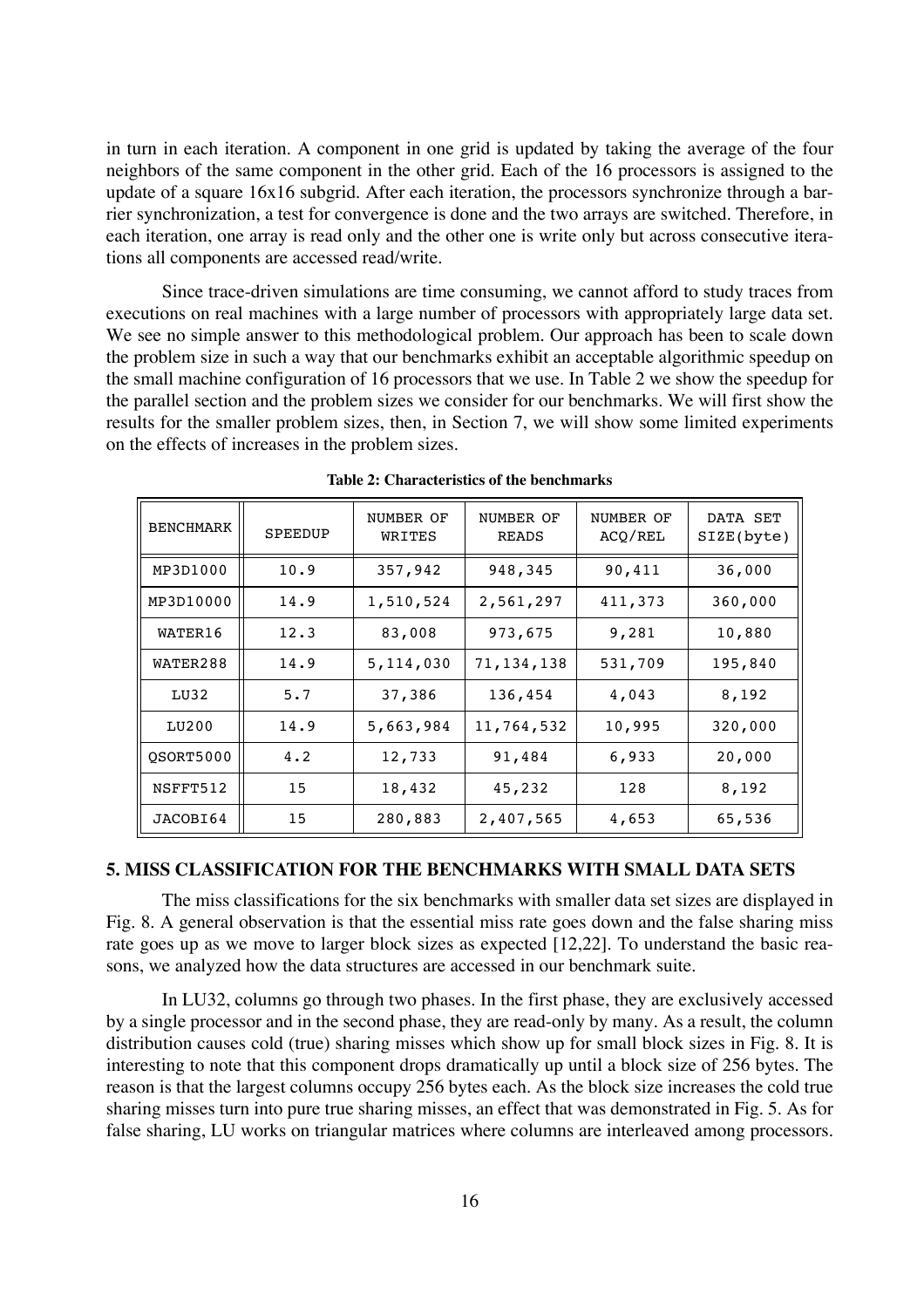

For the smaller columns, therefore, false sharing is expected to show up. As we can see in Fig. 8, the false sharing component is significant even in the cache range. For example, when the block size is 32 bytes, half the miss rate is caused by false sharing.

In MP3D1000, two data structures contribute to the coherence miss rate: the particle and the space-cell structures. Particle objects occupy 36 bytes each and are finely interleaved among processors. Space cell objects occupy 48 bytes each. In each iteration, all particles are moved. Moving a particle means that its position and the corresponding cell data structures are updated. Occasionally, a particle collides with another particle. This causes true sharing misses if the two colliding particles are allocated on different processors. During a collision five words (20 bytes) of the data structures of the two particles are updated. Consequently, the true sharing miss rate component decreases dramatically up to 32 bytes. False sharing misses, on the other hand, are due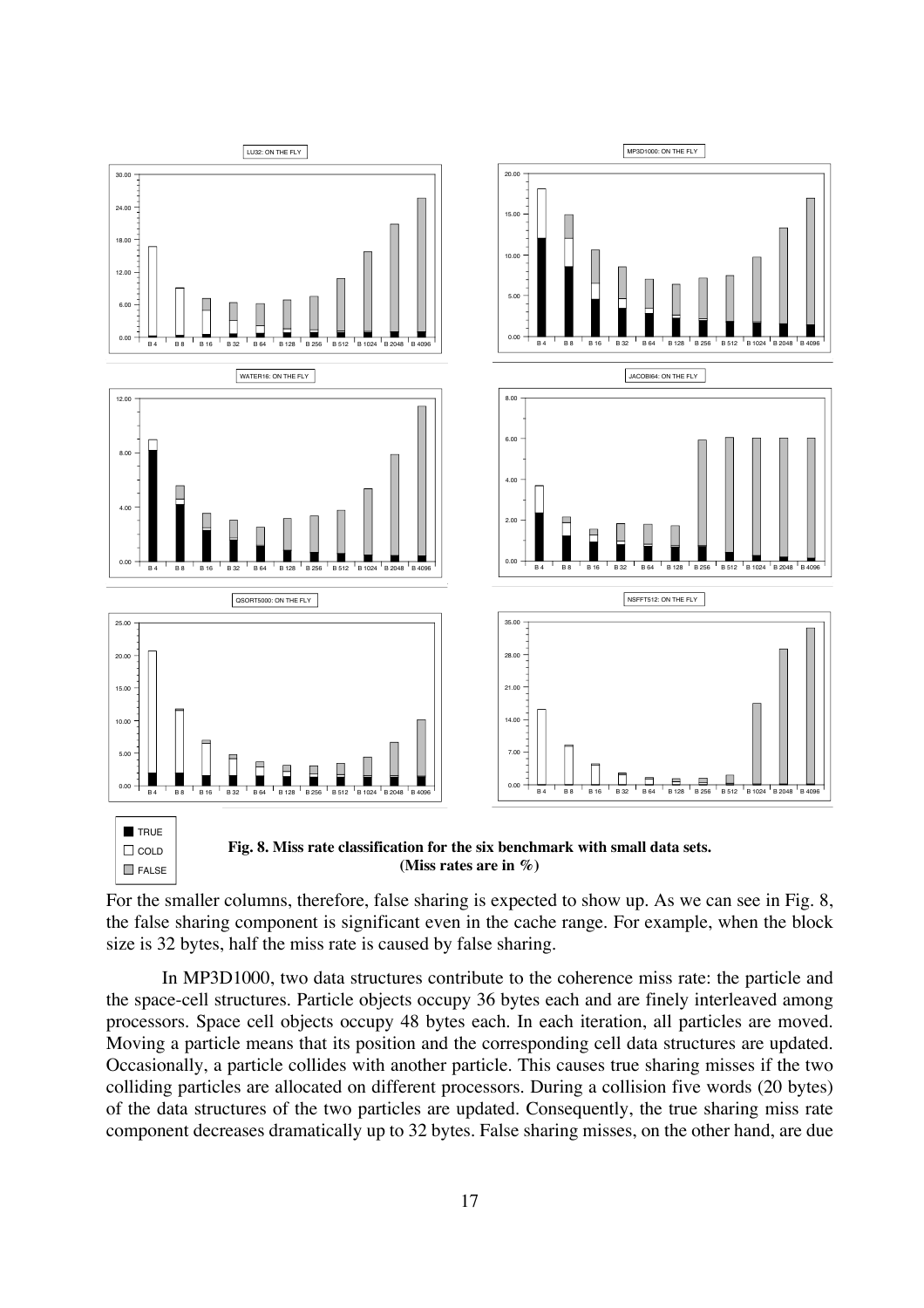to modifications of particles and space cells. Since two consecutive particle objects are allocated on different processors, false sharing starts to show for a block size of eight bytes because the object size is 36 bytes. As for the space cells, false sharing starts to show up for blocks larger than 16 bytes because the space-cell object is 48 bytes. As we move to larger block sizes, the false sharing component of course increases.

In WATER16, each processor calculates both intra-molecular and inter-molecular interactions. True sharing is caused by the inter-molecular interactions. During this calculation, a part of the other molecule's data structure, corresponding to nine double words (72 bytes), is modified. Consequently, as we can see in Fig. 8, the true sharing miss rate component decreases rapidly until a block size of 128 bytes. As for the false sharing, it mainly results from accesses to two consecutively allocated molecules belonging to different processors. The false sharing rate goes up when the block size approaches the size of the molecule data structure, which is 680 bytes.

In JACOBI, each processor works on a submatrix of size 16x16. Since each matrix element is a double word (8 bytes) we would expect the true sharing to go down abruptly to half as we move from a block size of 4 to 8 bytes. After that point, it should decrease more slowly. We see both these effects in Fig. 8. As for false sharing, we would expect to see the false sharing component from the matrix elements to show up when the block frame partly covers the data partitions of two processors. Since the size of the row in the submatrix is 16 elements (128 bytes), false sharing abruptly goes up for a block size of 256 bytes as can be seen in Fig. 8. It is noteworthy to observe that false sharing arises at a block size of 8 bytes. This false sharing is due to the large number of barrier synchronizations in the program (one after each iteration) and also to the particular implementation of barriers in the ANL macros. In this implementation, two words (a counter and a flag) are stored in consecutive memory locations. The same effect also explains parts of the false sharing present inWater16 and MP3D1000 for a block size of 8 bytes.

In NSFFT most of the communication is done through cold misses since other processors' modified values are read once after the values have been modified. Therefore, it has mostly cold true sharing misses in the caching range with a slowly rising false sharing miss component. False sharing is due to the fact that large blocks can be allocated across array partitions and therefore a write by a neighboring processor may cause the invalidation a block of other's. There should be a jump in the number of false sharing once the block size approaches or exceeds the data partition of each processor. This block size is 1024 bytes.

QSORT as expected has a large component of cold misses which nicely decreases with the block size. The threshold for insertion sort [19] was selected at 15 data items, which means that little false sharing is observed for block sizes under 64 bytes.

In all six benchmarks, the essential miss rate (cold plus true misses) steadily goes down as the block size goes up; however, the false sharing miss component becomes larger and larger and more than offset this decrease. The curves of Fig.8 were obtained for the on-the-fly protocol in which all stores are executed and their invalidations are propagated in the order of the trace. As previously argued, the scheduling of stores and their invalidations may alter the miss rate as well as the distribution of misses. In the following, we present simulation results to demonstrate this effect. We are mostly interested in schedules which improve the miss rate, but we also show a schedule which causes more misses than the on-the-fly protocol.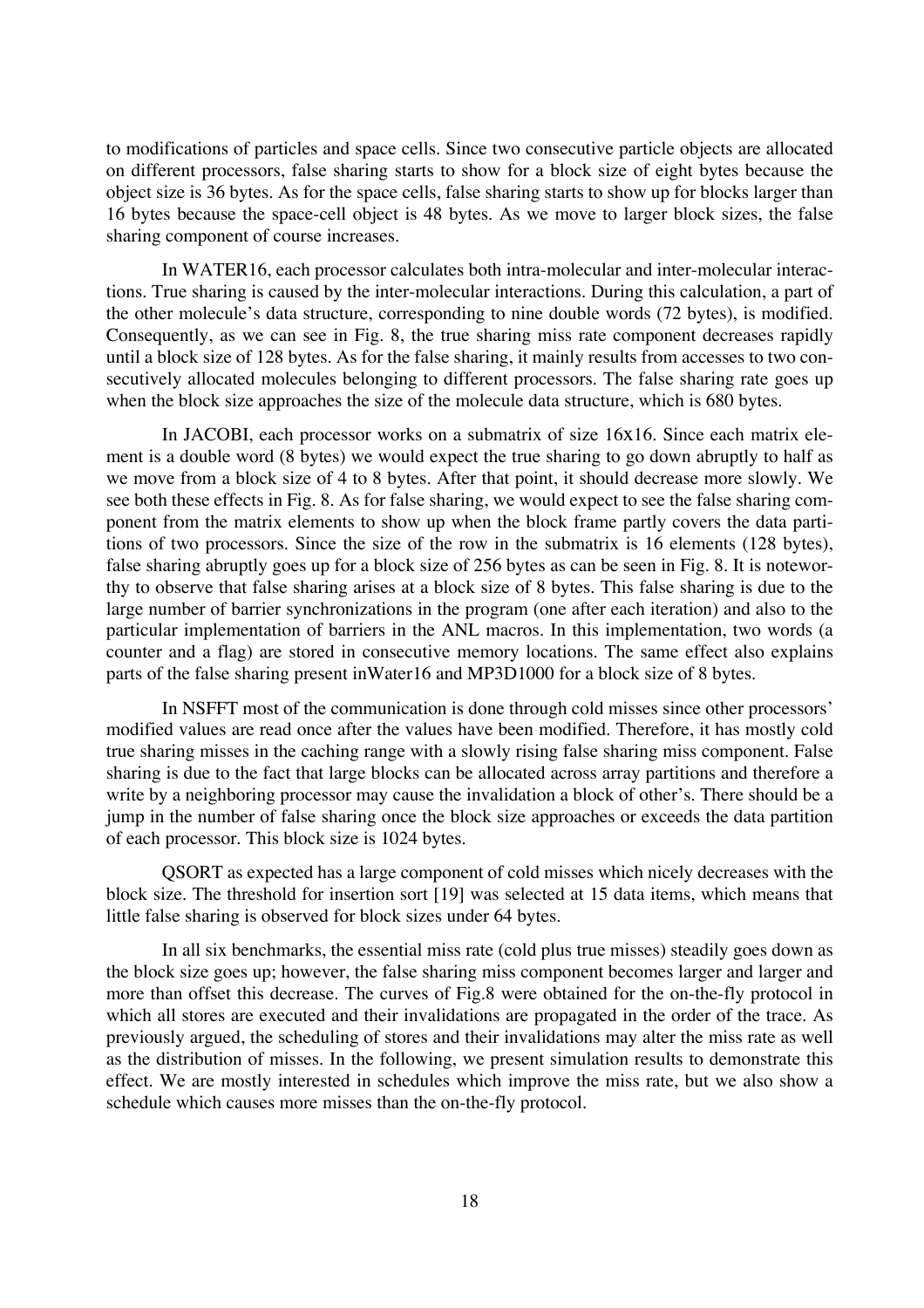#### **6. EFFECTS OF INVALIDATION SCHEDULES**

The new miss classification indicates that the shared data miss rate can theoretically be reduced to its essential component, by delaying and combining invalidations until a miss is required for the correctness of execution. We have simulated the seven schedules described in Section 3, including the worst case MAX. We report here on the simulation results both in the caching and in the paging ranges. In the caching range, we have selected to display results for block sizes of 16, 32, 64, and 128 bytes. These block sizes are the ones of the caches of the DASH multiprocessor [18](and of the SGI cluster), of the Sequent Symmetry, of the IEEE Scalable Interface standard [15] and of the IBM RS6000 workstation, respectively. In the paging range, we have selected to display results for a page of 1,024 bytes; there was very little qualitative difference between the results for pages of 1K, 2K, and 4K bytes.

## **6.1 Caching Range**

In Fig. 9 and 10 we show the comparison between the miss rates of LU32, MP3D1000, WATER16 and JACOBI64 in the caching range. The decomposition into PTS, COLD and PFS misses is shown except for MIN (which has no false sharing), WBWI and MAX (we only display the total miss rate for these three.) The results for QSORT and NSFFT in the caching range are simply not interesting due to the very low level of false sharing.

All protocols except the write-through protocol MIN suffer from the cost of maintaining ownership. A store miss is triggered on a store to a non-owned block if any one of the words in the block has been invalidated. This importance of this effect can be understood by comparing WBWI and MIN, because the only difference between these protocols is ownership. Remarkably, Fig.9 and 10 show that the cost of ownership is very low in the caching range, for the four benchmarks. This can be explained easily: When the block size is small, the probability that more than one processors are writing in different part of the same block at the same time is very low.

The protocols relying on word invalidations have high invalidation traffic because invalidations are aimed at words instead of blocks. They also require one dirty bit per word. In the caching range, for relatively small block sizes, word invalidation is very effective and its overhead may be acceptable. For larger block sizes, it may affect performance and cost. One advantage of word invalidation is that it is applicable to systems with any memory consistency models.

Another approach to eliminating false sharing relies on synchronizations and on weakly ordered memory models to delay and combine invalidations as much as possible. Invalidations can be delayed when they are sent or when they are received. Delaying the sending of invalidations is similar to executing stores later in each processor. The order of the trace is therefore changed. This may change the number of essential misses (see Fig. 6) but we have not observed any of that in all our simulation runs. For all the delayed protocols, the essential miss component was always the same in the case of each benchmark. Stores can be delayed until the execution of the next synchronization or even, more aggressively, until the next release. If multiple stores for the same block are delayed and are *combined* in one single invalidation at the sending end, only one invalidation is sent instead of one invalidations for each store. This can drastically reduce the false sharing miss rate when another processors is also writing in a different part of a block at the same time. However, this situation does not seem to occur very frequently in the caching range because the blocks are too small. In general, our simulations show that pure send-delayed proto-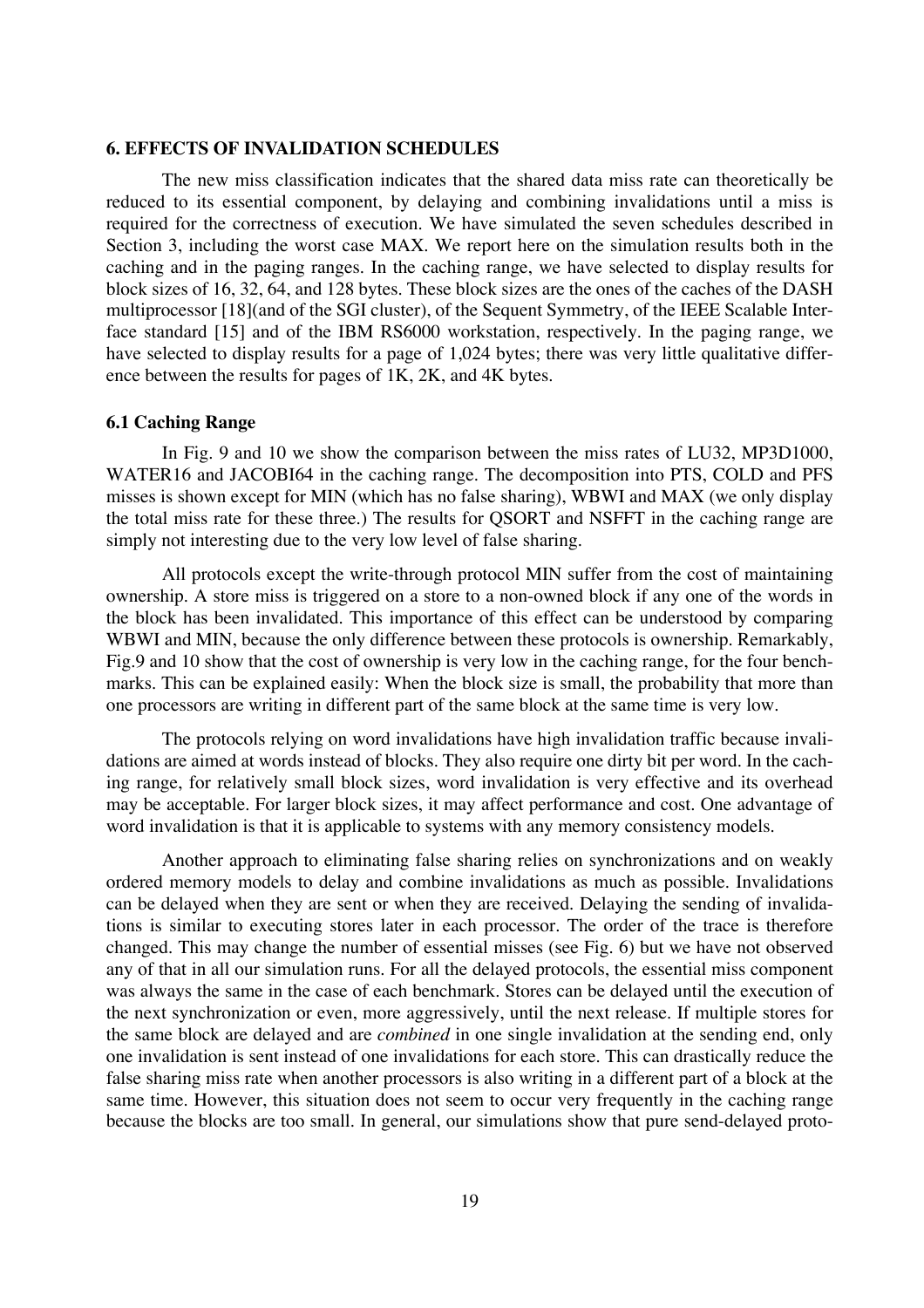

**Fig.9 Effect of invalidation scheduling on the miss rate (%). LU32 and MP3D1000 Block size: 16,32,64 and 128 bytes (caching range)**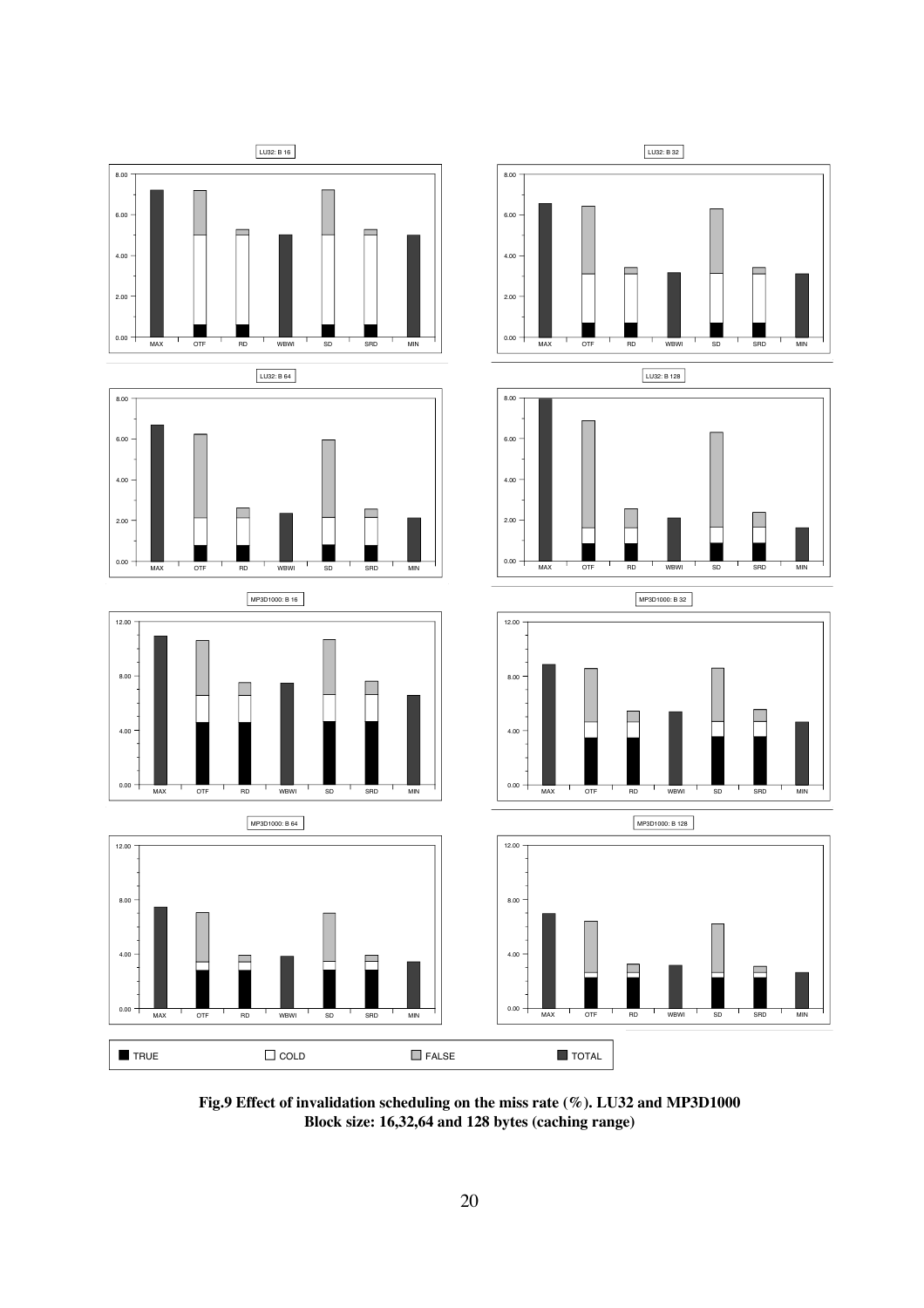

**Fig. 10 Effect of invalidation scheduling on the miss rate (%). WATER16 and JACOBI64. Block size: 16,32,64 and 128 bytes (caching range)**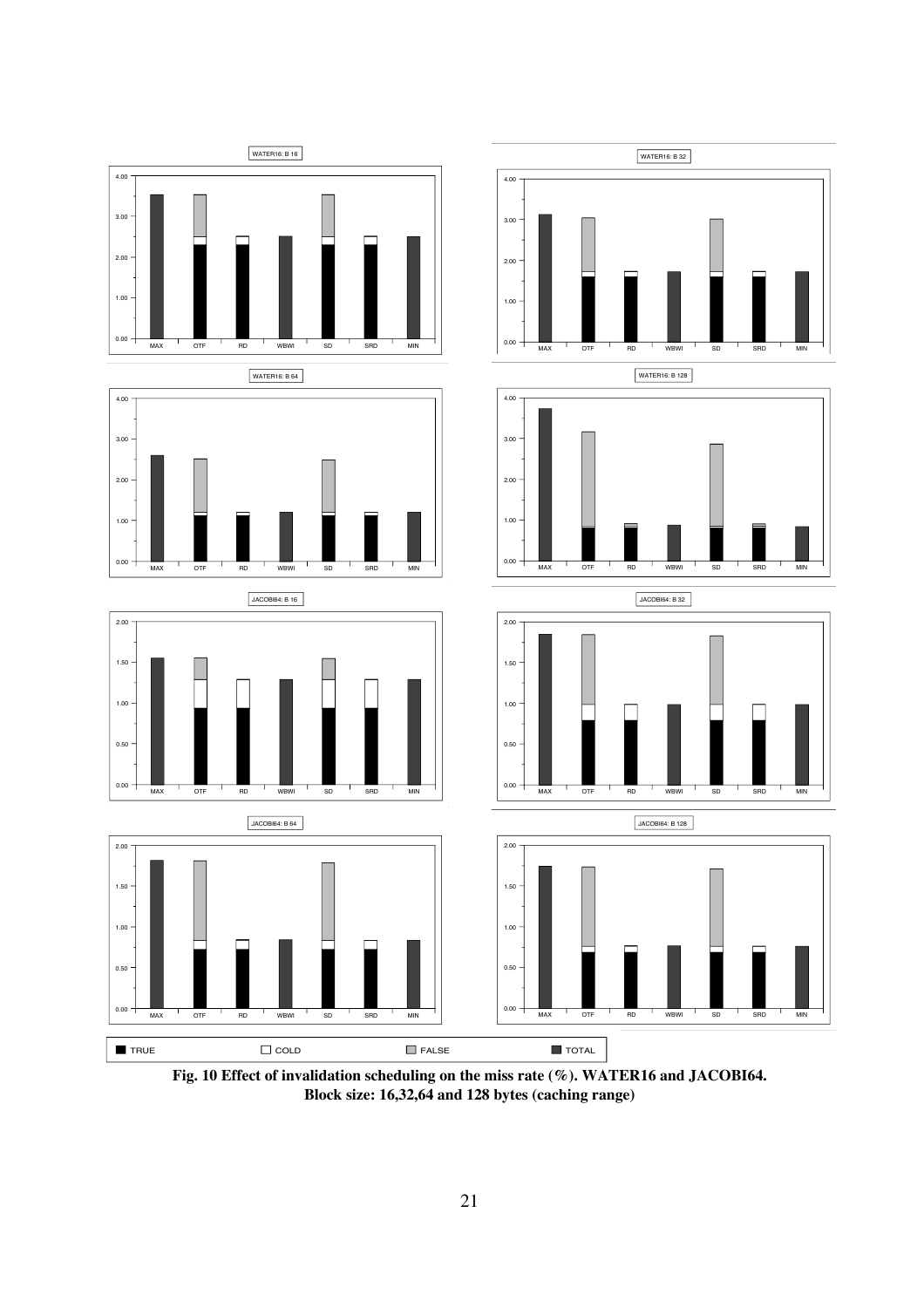cols are not very effective in the sense that their miss rate is still far from the optimum, essential miss rate. The overhead of *send delayed* protocols is to buffer locally partially modified copies of a block while the stores are being delayed; complexity is added in the handling of misses because partially modified block copies have to be merged. It can be argued that such buffering will have to take place eventually anyway in order to tolerate large invalidation latencies.

In *receive delayed* protocols, received invalidations for the same block are delayed and *combined* until a stale value might be accessed locally, as in the word invalidate protocol. To detect this possibility, we rely on synchronization accesses. Invalidations must be executed at the next synchronization point or even at the next acquire. RD protocols cause more false sharing than word invalidate protocol because the synchronization access causing the invalidation can be very far from the access to the stale word. It could even be that the synchronization access causing the invalidation of a block is unrelated to and does not protect the stale word. Received delayed protocols can be implemented with a physical buffer or with a stale bit per block frame in the cache. The stale bit is set when the invalidation is received, and then, at the following acquire, the stale bit is ORed with the Invalid bit [10]. The invalidation rate of RD is lower than that of WBWI because invalidations target entire blocks instead of words. By comparing the miss rate for the RD and WBWI protocols, in Fig. 9 and 10, we can estimate the effect of the distance between the acquire causing the invalidation and the stale word, since the detection of stale words is the only difference. It appears that this effect is negligeable.

Overall, in the caching range, all delayed protocols are always effective and have about the same number of misses except for the SD protocol, which is mostly not effective. The miss rates for the delayed protocols (except for SD) are also close to the optimum, which is the miss rate of MIN, the essential miss rate in the trace. Therefore further improvements are impossible. We want to stress here the importance of a correct classification of misses in order to understand how good a protocol is or a compiler solution is at removing useless misses. For example, for LU32, using Eggers's classification, the number of essential misses is only about half the correct number, for a block size of 32 bytes. This measure would have led us to believe that significant additional reductions of the miss rate were still possible.

# **6.2 Paging Range**

The comparison between the schedules is shown in Fig. 11, for a block size of 1024 bytes. In the paging range, the miss rates of both WBWI and RD are still very high, as compared to the miss rate of MIN. This is because of ownership. Since the block is large, the chance that several processors write in the same block at the same time is high; therefore the cost of maintaining ownership is much higher in the paging range. This effect added to the effect of store combining (for which there is more opportunities in the case of a page-size block) makes the SD protocol much more attractive than in the caching range. Since WBWI requires to maintain one bit per word in the page as well as to send one invalidation for each word of the page, RD is definitely preferable to WBWI since it exhibits almost the same miss rate. The combination of send delayed and receive delayed is very effective, except in the case of quicksort. In this case, the combining due to the delayed send is not sufficient to offset the cost of maintaining ownership. One problem with the quicksort is the large amount of synchronizations (which in turns limit the amount of store combining). The reason is that the modula-P compiler assumes a strongly ordered memory system and uses flags in some cases to synchronize threads. To avoid data races, we had to frame each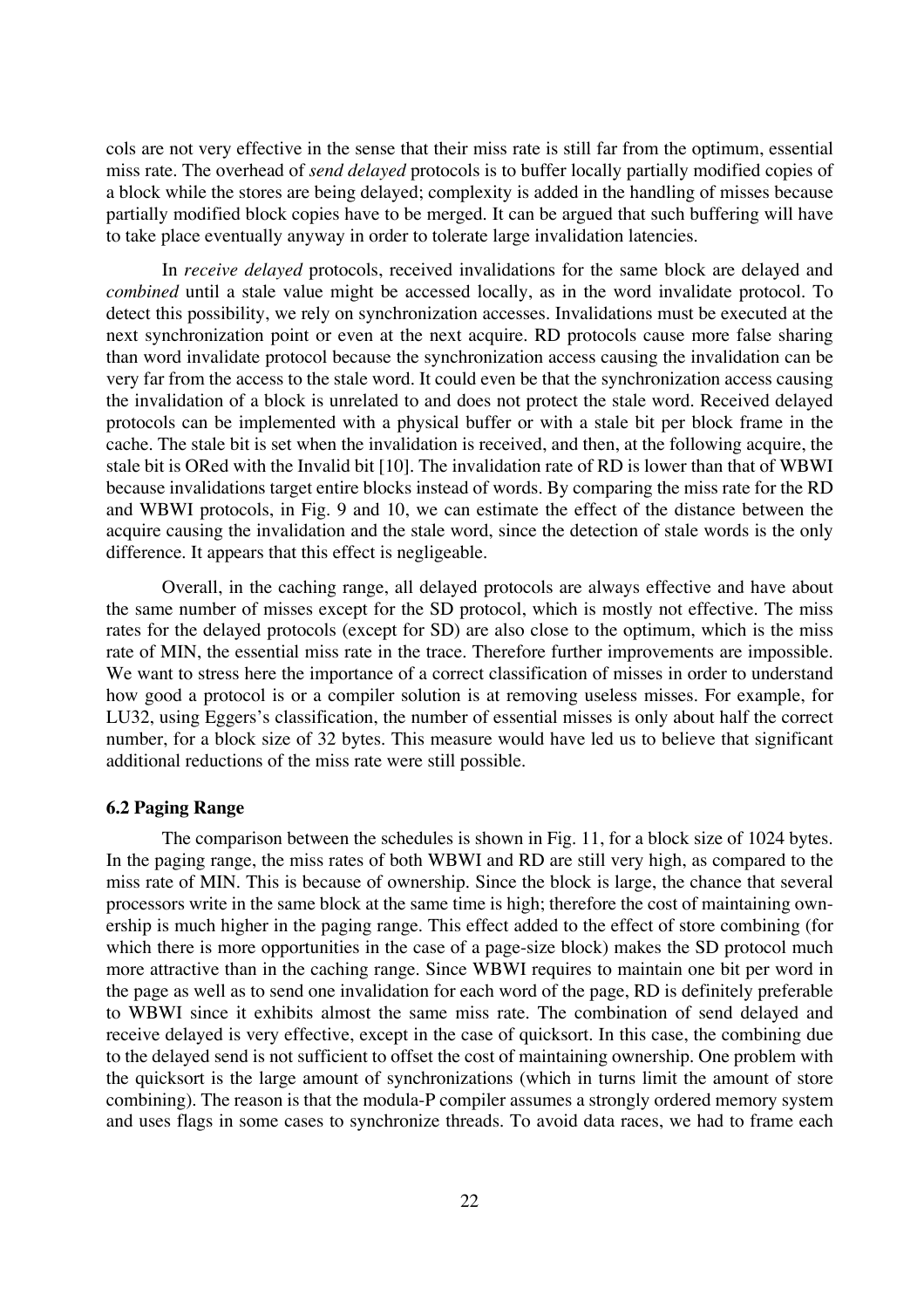

**Fig. 11 Effect of invalidation scheduling on the miss rate (%). Benchmarks with small data sets. Block size: 1024 bytes (paging range)**

flag access with an acquire and a release. We are currently improving the benchmarks.

In general, contrary to the caching range, the result for the paging range shows that further improvement is possible because the best protocol (SRD) does not always reach the essential miss rate of the trace, in the cases of LU, MP3D, and QSORT. Because of the discrepancy between the miss rates of WBWI and MIN (but not between RD and WBWI), it appears that any improvement will have to deal with the problem of block ownership. This line of thought leads to systems with multiple block sizes [9], or even systems in which coherence is maintained on words.

# **6.3 Worst case schedule**

The MAX scheduling of invalidations always yields more misses than any other schedule,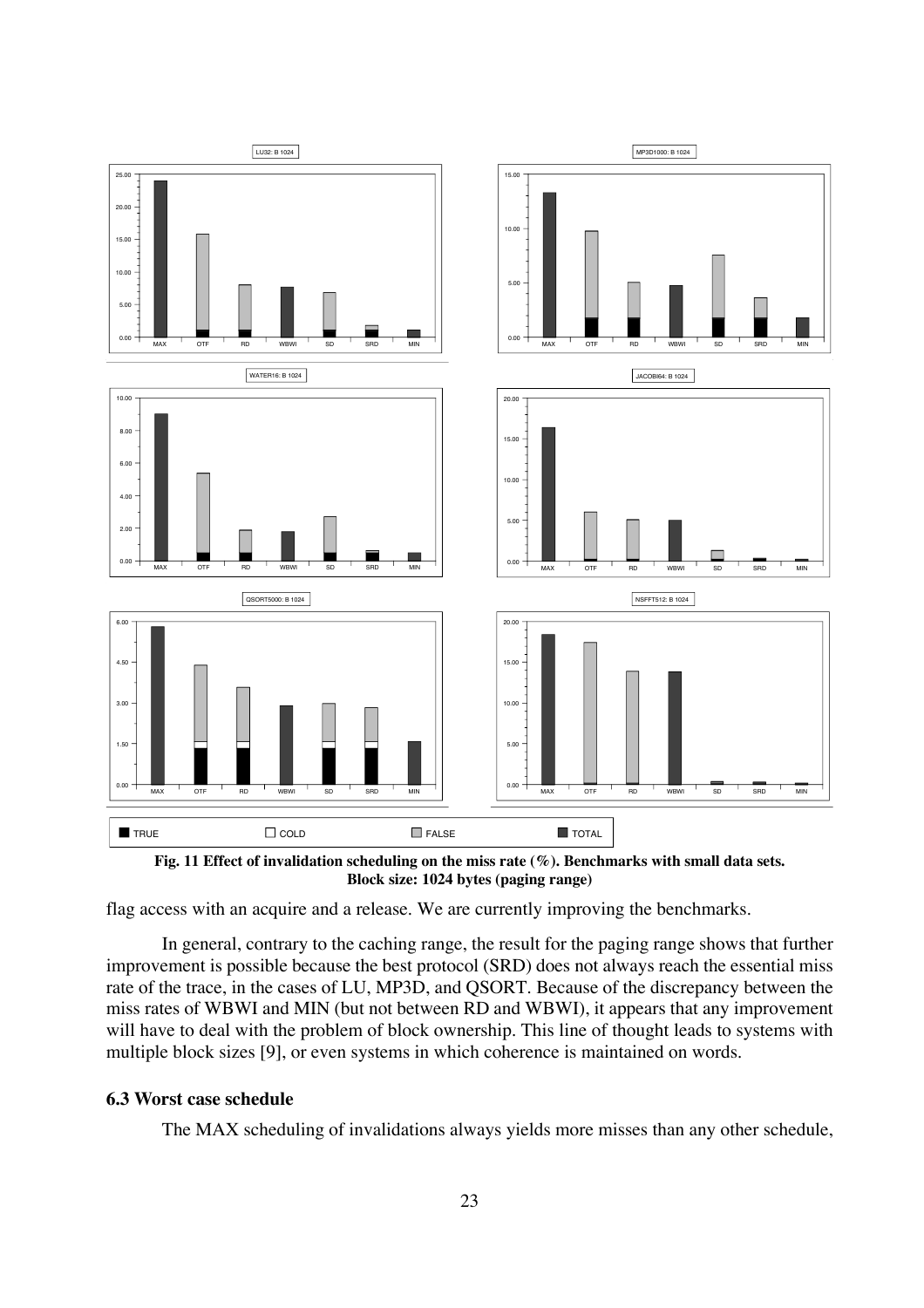including the on-the-fly protocol. In the caching range, the worst case schedule gave a miss rate almost equal to the on-the-fly miss rate: because of the small block size, there are few opportunities to create ping-ponging among multiple processors accessing the same block at the same time. So it appears that scheduling stores according to the release consistency model is not likely to be a problem, in the caching range. As the block size increases, however, the miss rate may become significantly worse than the on the fly miss rate. Delaying invalidations at the receiving end should also help avoid worse case situations like in the MAX schedule.

# **7. EFFECTS OF DATA SET SIZES**

We were able to run some simulations for the larger data set sizes namely for LU200, MP3D10000 and WATER288. Fig. 12 shows that the effect of false sharing has moved to higher block sizes. A lot of false sharing remains in the paging range. We discuss the effect of increasing the data set size below.

To begin with, when the data set size goes up, the size of the partition allocated to each processor goes up too. If the object size grows with the data set size, false sharing shows up at larger block sizes. An example of this effect is the columns in LU200. In LU, the unit of partition is a column. The largest column is 1600 bytes. As expected, the false sharing component drastically goes up at a block size of 2048 bytes instead of at 256 bytes that happened for LU32. In WATER288, we see the same shift of false sharing to larger block sizes. The explanation is that each processor now works on 18 molecules instead of 1, and these molecules are consecutively stored in the address space. Although the false sharing component has decreased in MP3D, it is still significant in the cache range because two consecutive particle objects are assigned to different processors.



B 16 B 32 B 64 B 128 B 256 B 512 B 1024

0.00

0.25

0.50

We are note showing the curves for the caching range. The effects of invalidation sched-



**Fig. 12. Miss rate classification for three benchmarks with large data sets (Miss rates are in %)**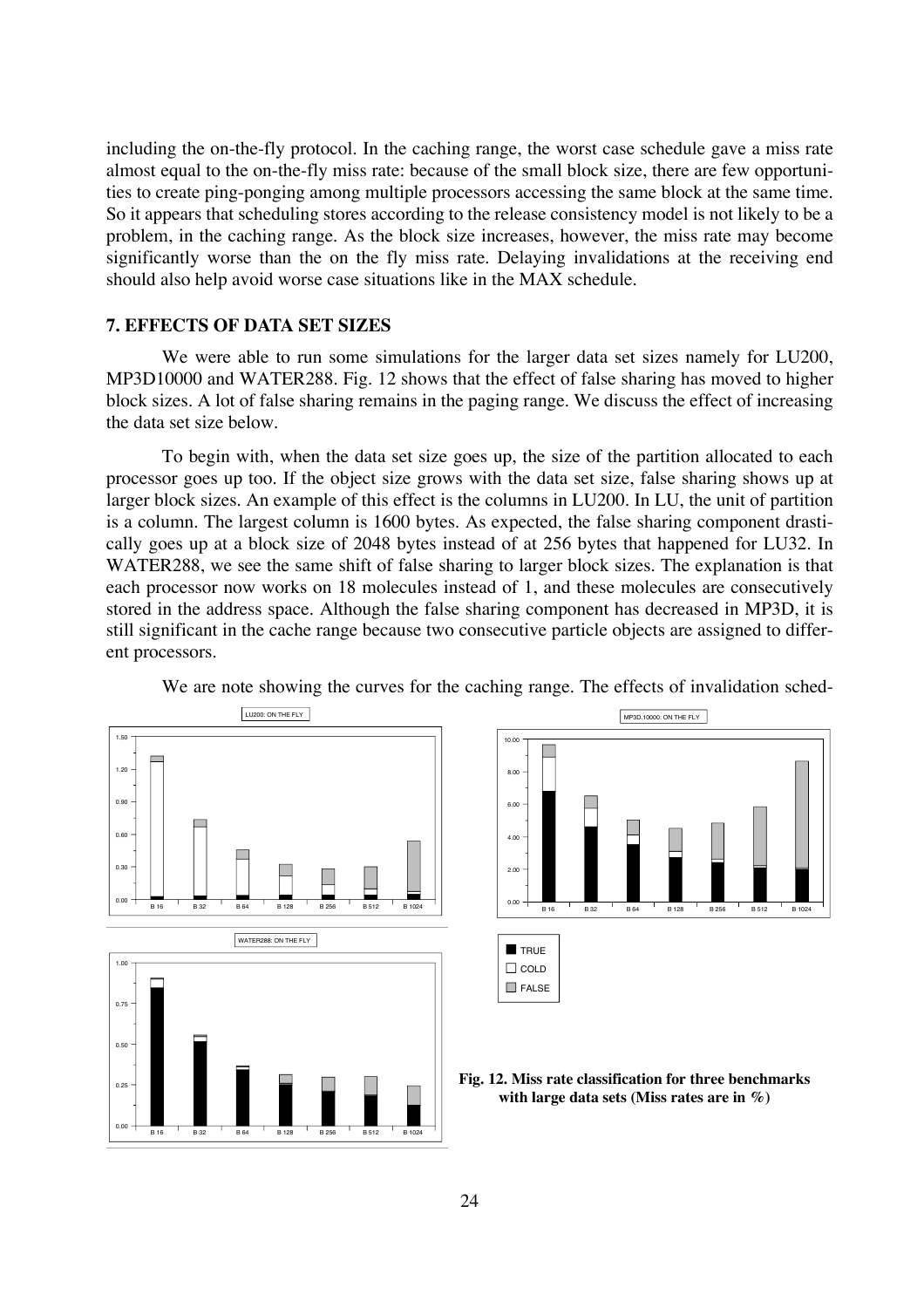ules are similar to the case of small data sets, but these effects are much reduced since the difference between the on-the-fly miss rate and the essential miss rate is always less than 30%. The results are shown in the paging range in Fig. 13. The trends are the same as for Fig. 11. Note however the very large miss rate yielded by MAX in the case of LU.

#### **8. CONCLUSIONS**

In this paper, we have introduced a classification of multiprocessor cache misses based on the fundamental concept of inter processor communication. We have defined essential misses as the minimum number of misses for a given trace and a given block size so that the trace receives all the data inputs that it needs to execute correctly. Essential misses include cold misses, which communicate initial values to the processor and true sharing misses which communicate updates from other processors. Therefore the number of essential misses gives us a minimum on the possible miss rate of a trace. The rest of the misses are false sharing misses. False sharing misses are useless misses: after a false sharing miss, the processor does not read any new value defined since the last essential miss during the entire lifetime of a block in a cache. Therefore, the trace would execute correctly even if the false sharing misses (or alternatively the invalidations leading to these misses) were not executed in the cache.

We have shown that previous classifications tend to overestimate the amount of false sharing by applying the various classifications to a set of six benchmarks. For the small data set sizes (fine granularity of parallelism) and four of the benchmarks there was a significant component of false sharing in the miss rate even for relatively small 16-byte block sizes. The false sharing component usually shoots up in the paging range. In general, protocols to reduce false sharing will be

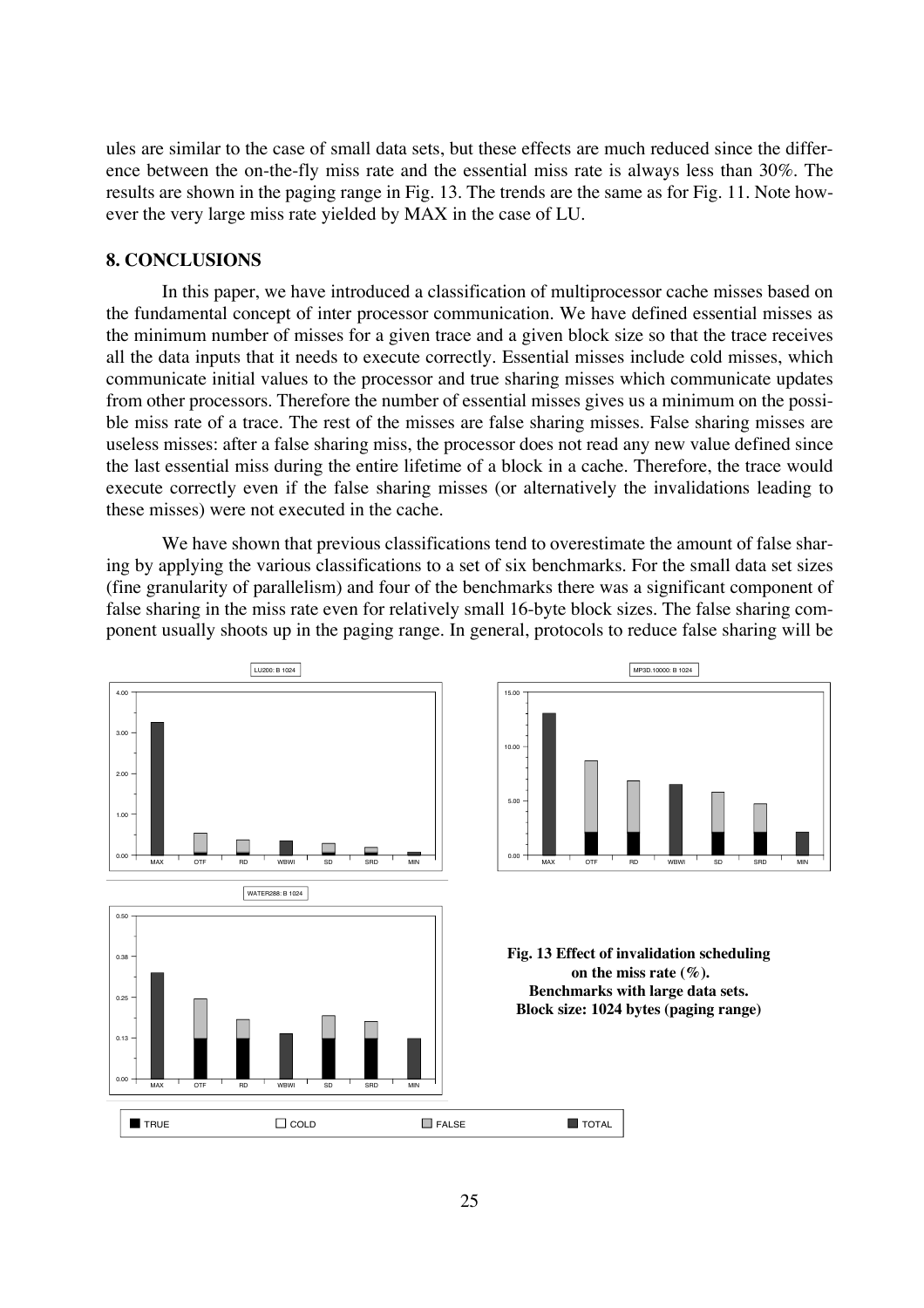needed in virtual shared memory systems. They are also needed in cache-based systems, for programs with relatively fine granularity of parallelism.

We have also simulated several approaches to effectively detect and eliminate useless misses by dynamically delaying and combining invalidations. In the caching range, all these techniques were very effective, except for the pure send-delayed protocol; in this range there is very little room for improvement. Considering hardware complexity, write-back word invalidate protocol may be preferable for small block sizes whereas a pure receive-delayed protocol is probably preferable for large block sizes. The receive delayed protocol is only applicable to systems with weak ordering or release consistency relying on synchronizations to enforce consistency.

In the paging range the techniques addressed in this paper are particularly needed. Delaying and combining invalidations at both the sending and receiving end is useful but not sufficient to remove all useless misses. One reason is the need to maintain ownership. Our results show that further improvement is still possible if one can deal with the problem of ownership.

Finally, we have not displayed the amount of miss traffic generated by these protocols. The miss traffic is the miss rate multiplied by the block size. The protocols with reduced miss rates also have reduced miss traffic. However, even with the miss reduction obtained by these protocols, the miss traffic is very high for large block sizes, especially in the paging range. At this level of traffic, delayed write-broadcast or delayed competitive protocols, which can reduce the number of essential misses, may become attractive. Besides the scheduling of store, loads can also be scheduled to hide the latencies of load misses and it would be very interesting to understand how prefetching and lockup-free caches affect the false sharing and essential miss rates. Our future research will concentrate on these possibilities.

# **9. REFERENCES**

[1] Bennett, J.K., Carter, J.B., and Zwaenepoel, W. "Adaptive Software Cache Management for Distributed Shared Memory Architectures," *Proc. of the 17th Annual Int. Symposium on Computer Architecture*, June 1990, pp. 125-134.

[2] Bitar, P., "A Critique of Trace-Driven Simulation for Shared-Memory Multiprocessors", in *Cache and Interconnect Architectures in Multiprocessors*, M. Dubois and S. Thakkar ed., Kluwer Academic Publishers, June 1990.

[3] Borrmann, L., and Herdieckerhoff, M., "A Coherency Model for Virtual Shared Memory," *Proc. of Int. Conf. on Parallel Processing*, Vol. 2, pp.252-257, June 1990.

[4] Boyle, J., et al. "Portable Programs for Parallel Processors". Holt, Rinehart, and Winston Inc. 1987.

[5] Brorsson, M., Dahlgren, F., Nilsson, H., and Stenström, P.,"The CacheMire Test Bench --- A Flexible and Effective Approach for Simulation of Multiprocessors". Technical Report, Dept. of Computer Engineering, Lund University, Sweden, September 1992.

[6] Bray, K.B. and Flynn, M.J., "Write Caches as an Alternative to Write Buffers," Technical report No. CSL-TR-91-470, Stanford University, Apr. 1991.

[7] Censier, L.M., and Feautrier, P., "A New Solution to Coherence Problems in Multicache Systems," *IEEE Trans. on Computers*, Vol. C-27, No. 12, pp. 1112-1118, Dec. 1978.

[8] Digital Signal Processing Committee, editor. Programs for Digital Signal Processing. IEEE